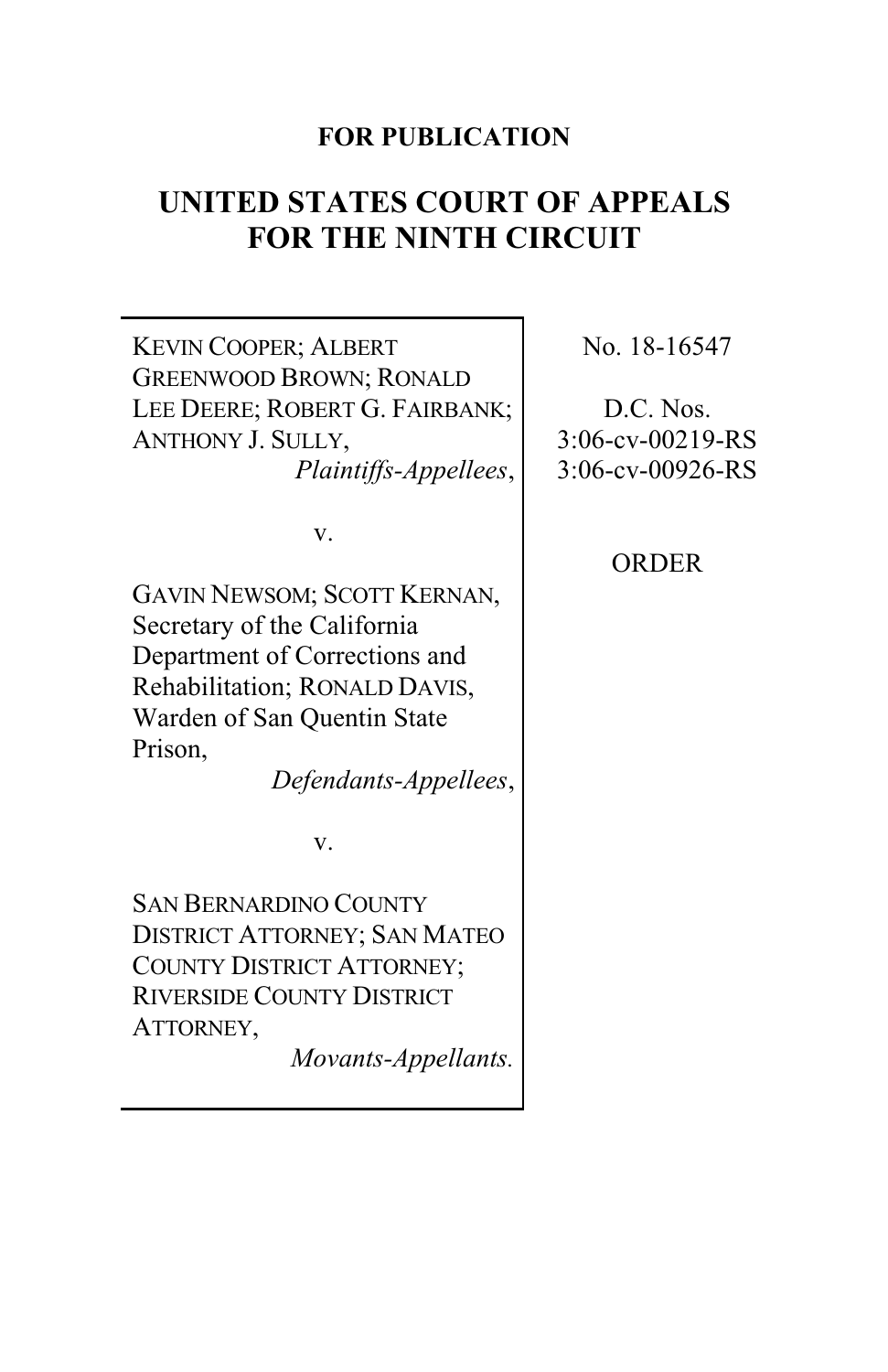Filed March 2, 2022

Before: William A. Fletcher, Danielle J. Forrest, and Lawrence VanDyke, Circuit Judges.

Order; Concurrence by Judges W. Fletcher and Forrest; Dissent by Judge Bumatay; Dissent by Judge Callahan; Dissent by Judge VanDyke

# **SUMMARY\***

## **Civil Rights/Death Penalty**

The panel denied on behalf of the court rehearing en banc after a judge sua sponte called for a vote on whether to rehear this case en banc and the matter failed to receive a majority of votes of the nonrecused active judges in favor of en banc consideration.

The panel opinion affirmed, in part, the district court's denial of a motion to intervene by the District Attorneys of San Bernardino, San Mateo, and Riverside Counties, and dismissed, in part, the District Attorneys' appeal in an action by death row inmates seeking a stay of execution on the ground that California's execution protocol violates the Eighth Amendment. The panel held that the district court (1) properly denied intervention as of right under Fed. R. Civ.

**<sup>\*</sup>** This summary constitutes no part of the opinion of the court. It has been prepared by court staff for the convenience of the reader.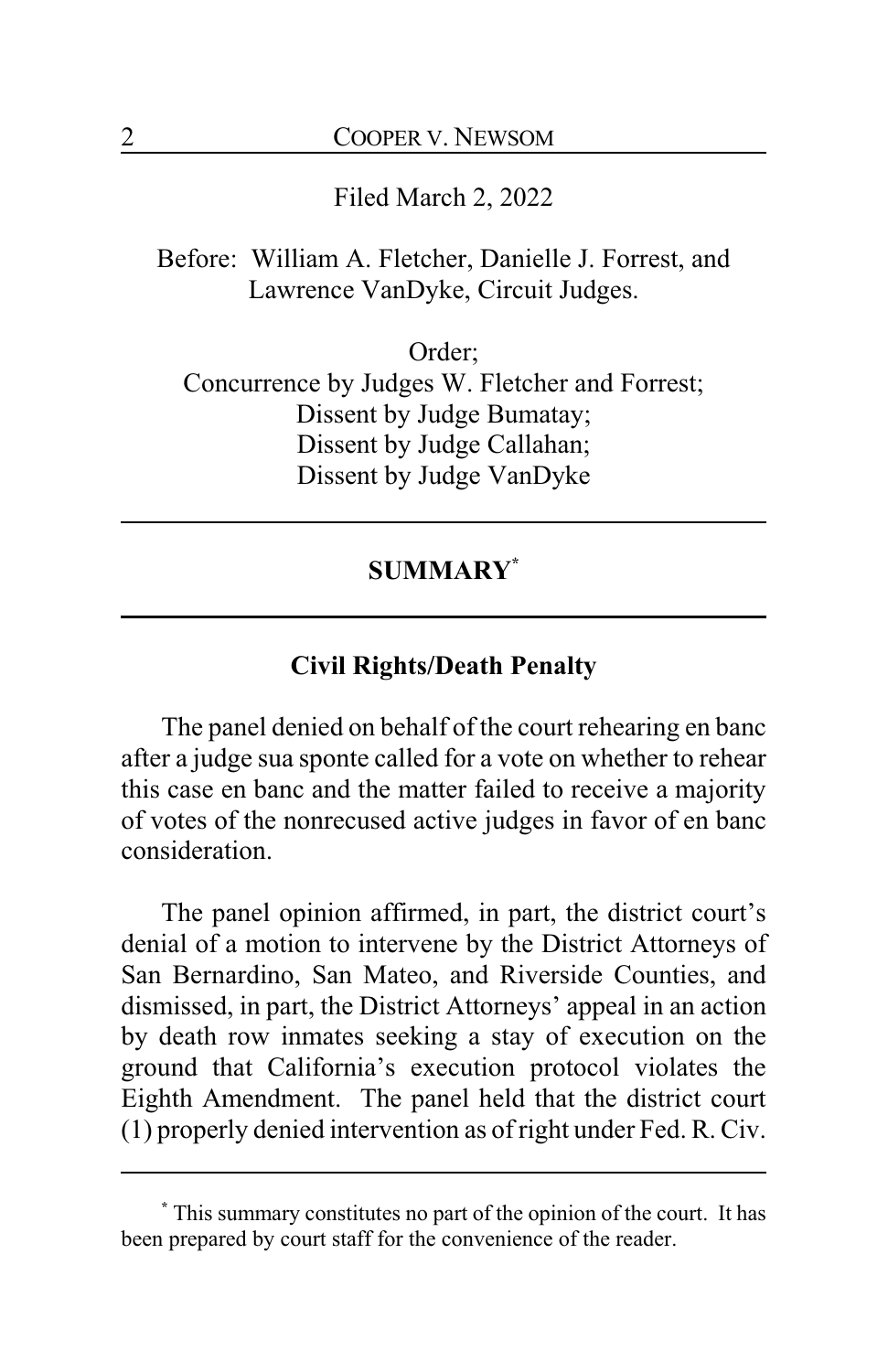P. 24(a) because the District Attorneys had not shown a significant protectable interest in the litigation; and (2) did not abuse its discretion in denying permissive intervention under Fed. R. Civ. P. 24(b).

Concurring in the denial of rehearing en banc, Judge W. Fletcher and Forrest stated that the voters of California approved the Death Penalty Procedures Initiative of 2016, otherwise known as Proposition 66, retaining the death penalty. *Inter alia*, Proposition 66 created a mechanism allowing District Attorneys to move in the state court that imposed the death penalty for an order directing the California Department of Corrections and Rehabilitation ("CDCR") to "perform any duty needed to enable it to execute the judgment." Cal. Penal Code § 3604.1(c). But neither Proposition 66, nor any other provision of California law, gave District Attorneys authority to participate in choosing the method by which California executes condemned prisoners, or to represent in court those who have the authority to make that choice. The people of California, through their chosen representatives, assigned the ultimate duty to execute state laws to the Governor, Cal. Const. art. V, § 1; the duty to oversee execution procedures to the Secretary of the CDCR, Cal. Penal Code § 3604; the duty to implement execution to the Warden of San Quentin, Cal. Penal Code §§ 3603, 3605, 3607; and the duty to defend state laws and officers to the Attorney General, Cal. Gov't Code § 12512. Because the District Attorneys have no statutory authority concerning the method of execution, they had no right to intervene under Rule 24(a)(2). The panel's opinion faithfully followed California law; correctly applied Federal Rule  $24(a)(2)$ ; and was consistent with two analogous cases decided by sister circuits: *Saldano v. Roach*, 363 F.3d 545,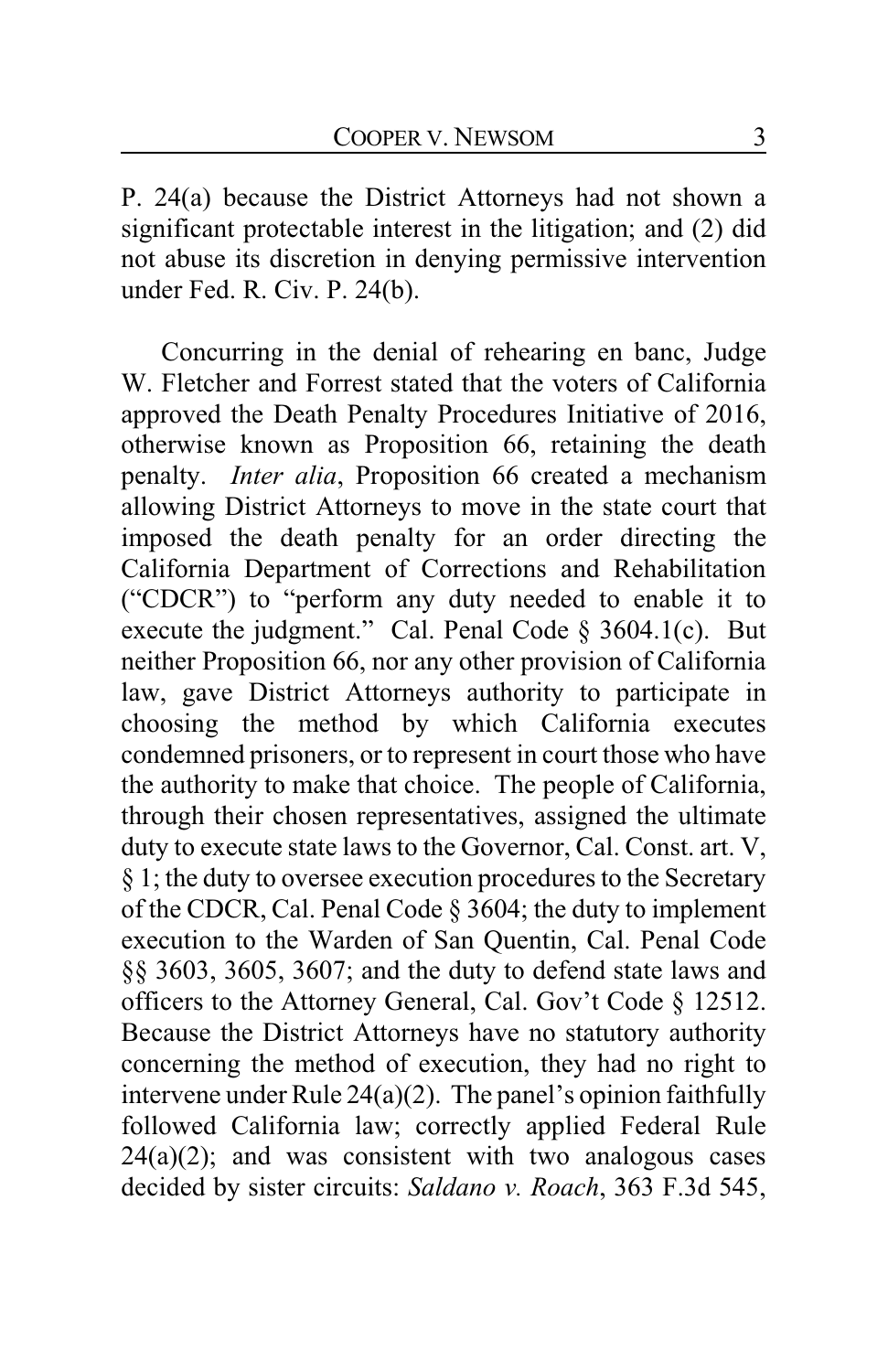551–56 (5th Cir. 2004), and *Harris v. Pernsley*, 820 F.2d 592, 600 (3d Cir. 1987).

Dissenting from the denial of rehearing en banc, Judge Bumatay, joined by Judges Gould, Callahan, Ikuta, Bennett and VanDyke, stated that in denying the District Attorneys' intervention in this case, not only did the court cast aside the will of the people, but it seriously mangled its Rule 24 caselaw. Based on this court's precedent for evaluating a prospective intervenor's claim of a "significantly protectable" interest, the panel majority should have ruled that the District Attorneys have a significantly protectable interest in the litigation challenging the constitutionality of California's death penalty protocols. While the District Attorneys' general mandate to enforce criminal judgments may alone be enough to create a protectable interest, Proposition 66 confirmed that they have exceeded the Rule 24 protectableinterest threshold. By approving Proposition 66, the people of California both expressly voiced their will to retain the death penalty and enacted a law expanding the authority of district attorneys to carry out the punishment. The panel majority erred by requiring the District Attorneys to show an on-point statutory grant to intervene in challenges to death penalty protocols. The cramped view espoused by the panel majority could neither be squared with precedent nor with the court's guiding principles favoring intervention. Not only did the court disregard its longstanding view of what constitutes a protectable interest, it also significantly heightened the relationship requirement between the protectable interest and the plaintiff's claims in the litigation.

Dissenting from the denial of rehearing en banc, Judge Callahan, joined by Judges Bumatay and VanDyke, fully joined Judge Bumatay's dissent. Judge Callahan wrote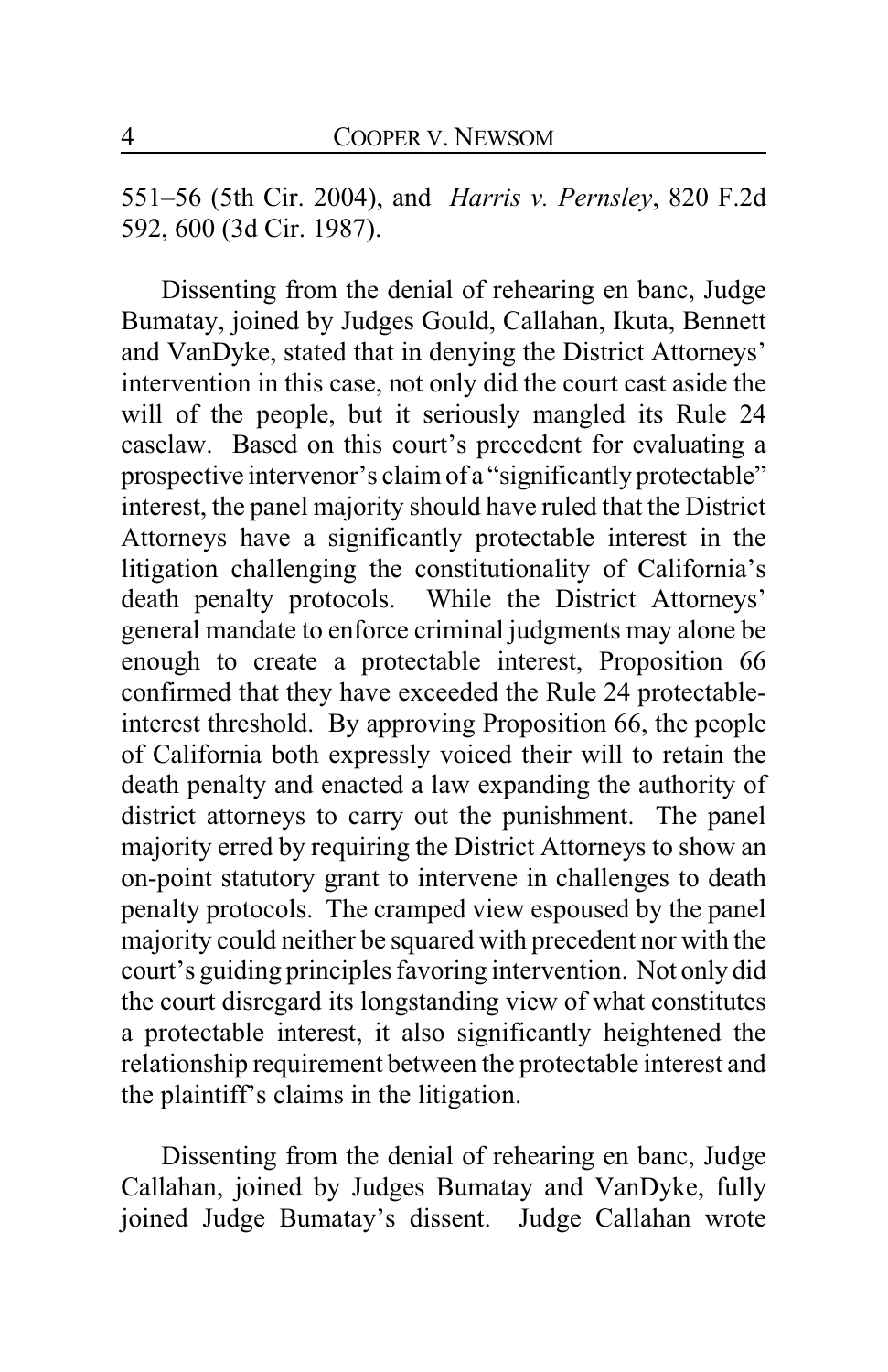separately to further emphasize the profound practical consequences of the panel majority's ruling. Despite the clear legal mandate from voters in approving Proposition 66, which reaffirmed the electorate's support for the death penalty, the Governor of California unilaterally repealed California's lethal injection protocol and instituted a moratorium on state executions. The Governor and the Secretary of the CDCR then agreed with the plaintiffs, inmates on California's death row, to voluntarily dismiss this case on terms that will resurrect the inmates' Eighth Amendment challenge to the protocol if the Governor's moratorium is ever withdrawn. *Cooper v. Newsom*, 13 F.4th 857, 863–64 (9th Cir. 2021). Since 2006, California has not executed an inmate on death row. The panel majority's decision rejecting the District Attorneys' attempt to intervene, ostensibly on the ground that they have no legal interest in enforcing the death penalty, is directly contradicted by the terms of Proposition 66, which expressly provides California district attorneys with the right to seek to compel the CDCR to carry out the death penalty. The panel majority's refusal to allow district attorneys to play their important statutory role in enforcing the death penalty means that the specter of this federal court litigation will continue to subvert the voters' will and deny justice to victims' families even if the moratorium is at some point withdrawn.

Dissenting from the denial of rehearing en banc, Judge VanDyke, joined by Judges Callahan, Ikuta and Bumatay, wrote that he agreed and joined in full with Judge Bumatay's and Judge Callahan's dissents. He wrote separately to briefly make one supplemental observation about this circuit's inconsistent application of Rule 24. Judge VanDyke stated that this court needs a standard that will result in setting a more consistent threshold for intervention; the erratic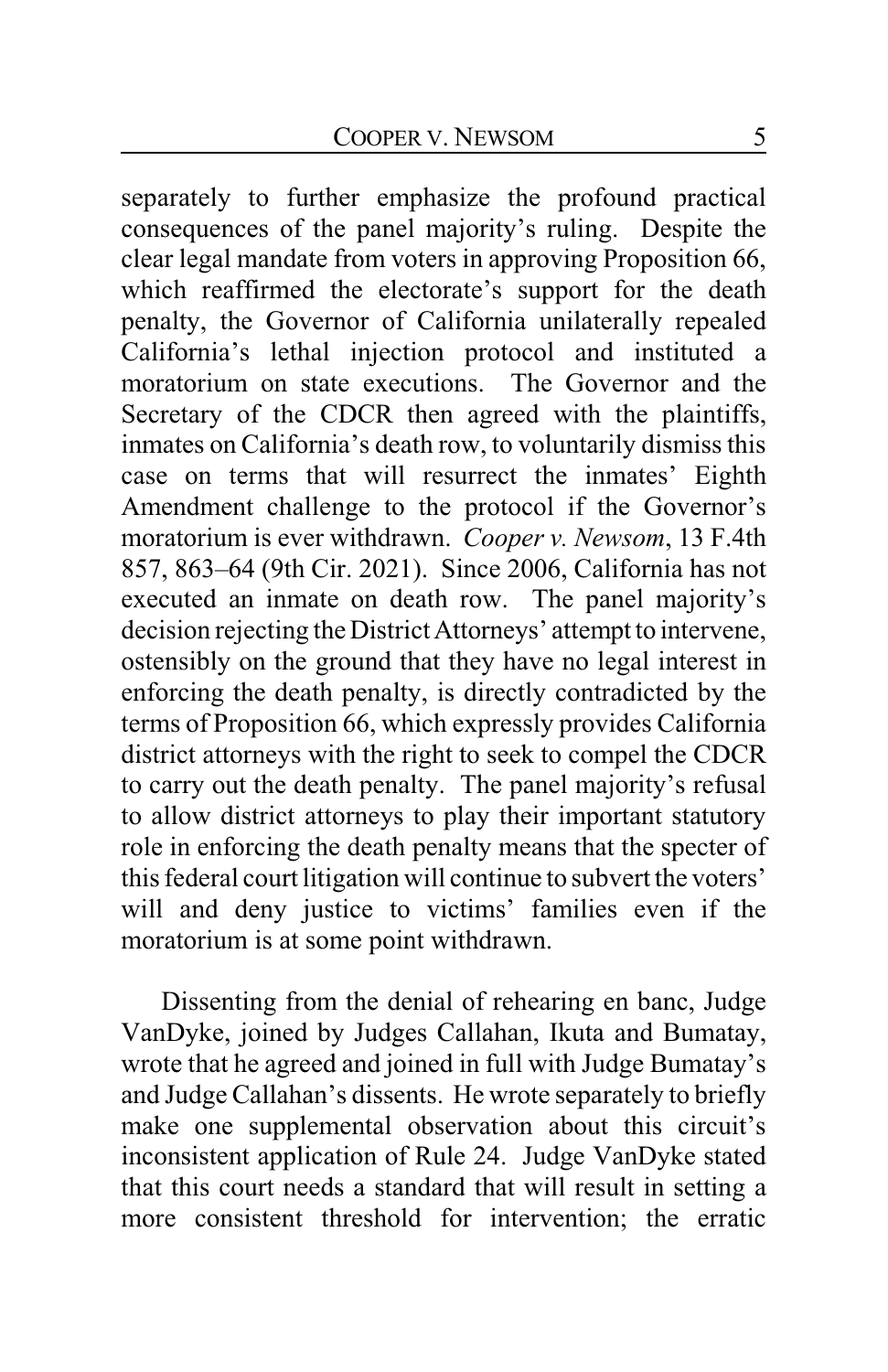application of Rule 24 needs correction, and if the circuit had taken this case en banc it could have done so by tying Rule 24's "interest" inquiry to the well-established standing doctrine. But until something like that is done—either by this court or the Supreme Court—future parties and panels will be forced to address these issues against the backdrop of the circuit's inconsistent precedents, and the lingering appearance of unfairness they perpetuate.

# **COUNSEL**

Robert P. Brown (argued), Chief Deputy District Attorney; James R. Second, Deputy District Attorney; Jason Anderson, District Attorney; District Attorney's Office, San Bernardino, California; Michael A. Hestrin, District Attorney; Ivy B. Fitzpatrick, Managing Deputy District Attorney; Office of the District Attorney, Riverside, California; Stephen M. Wagstaffe, San Mateo County District Attorney's Office, Redwood City, California; for Movants-Appellants.

John R. Grele (argued), Law Office of John R. Grele, San Francisco,California; DavidA. Senior, Sara Cobbra, and Ann K. Tria, McBreen & Senior, Los Angeles, California; Norman C. Hile, Orrick Herrington & Sutcliffe LLP, Sacramento, California; Richard P. Steinken, Jenner & Block, Chicago, Illinois; Margo Rocconi and Elizabeth Dahlstrom, Federal Public Defender's Office, Los Angeles, California; for Plaintiffs-Appellees.

Misha D. Igra (argued), Supervising Deputy Attorney General; Monica N. Anderson, Senior Assistant Attorney General; Rob Bonta, Attorney General; Attorney General's Office, Sacramento, California; for Defendants-Appellees.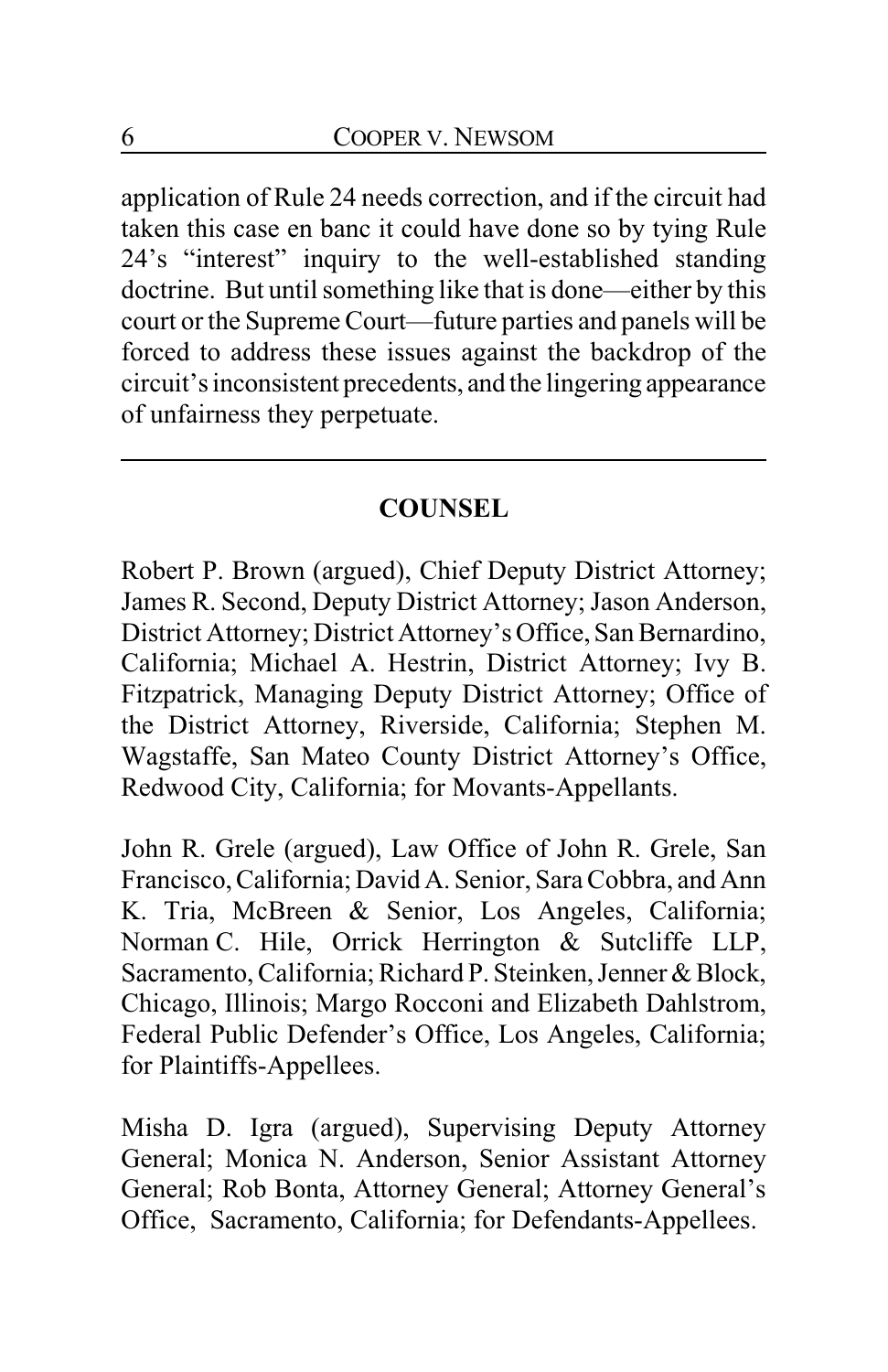## **ORDER**

A judge sua sponte called for a vote on whether to rehear this case en banc. The matter failed to receive a majority of votes of the nonrecused active judges in favor of en banc consideration. Fed. R. App. P. 35(f). Judge Lee and Judge Koh did not participate in the deliberations or vote in this case. Rehearing en banc is **DENIED**.

Filed concurrently with this order are Judge W. Fletcher and Judge Forrest's concurrence in and Judge Bumatay's, Judge Callahan's, and Judge VanDyke's separate dissents from the denial of rehearing en banc.

W. FLETCHER and FORREST, Circuit Judges, concurring in the denial of rehearing en banc:

The question in this appeal is whether the District Attorneys of California's San Bernardino, San Mateo, and Riverside counties may intervene in litigation challenging the constitutionality of California's chosen method of execution. We held that because the District Attorneys have no authority under California law to participate in choosing the method by which California executes condemned prisoners, or to represent in court those who do have that authority, the district court properly denied intervention. *Cooper v. Newsom*, 13 F.4th 857, 864–69 (9th Cir. 2021).

The District Attorneys did not seek panel or en banc rehearing of our decision. Instead, one of our colleagues sua sponte called for rehearing en banc, contending that the District Attorneys are entitled to intervene as of right under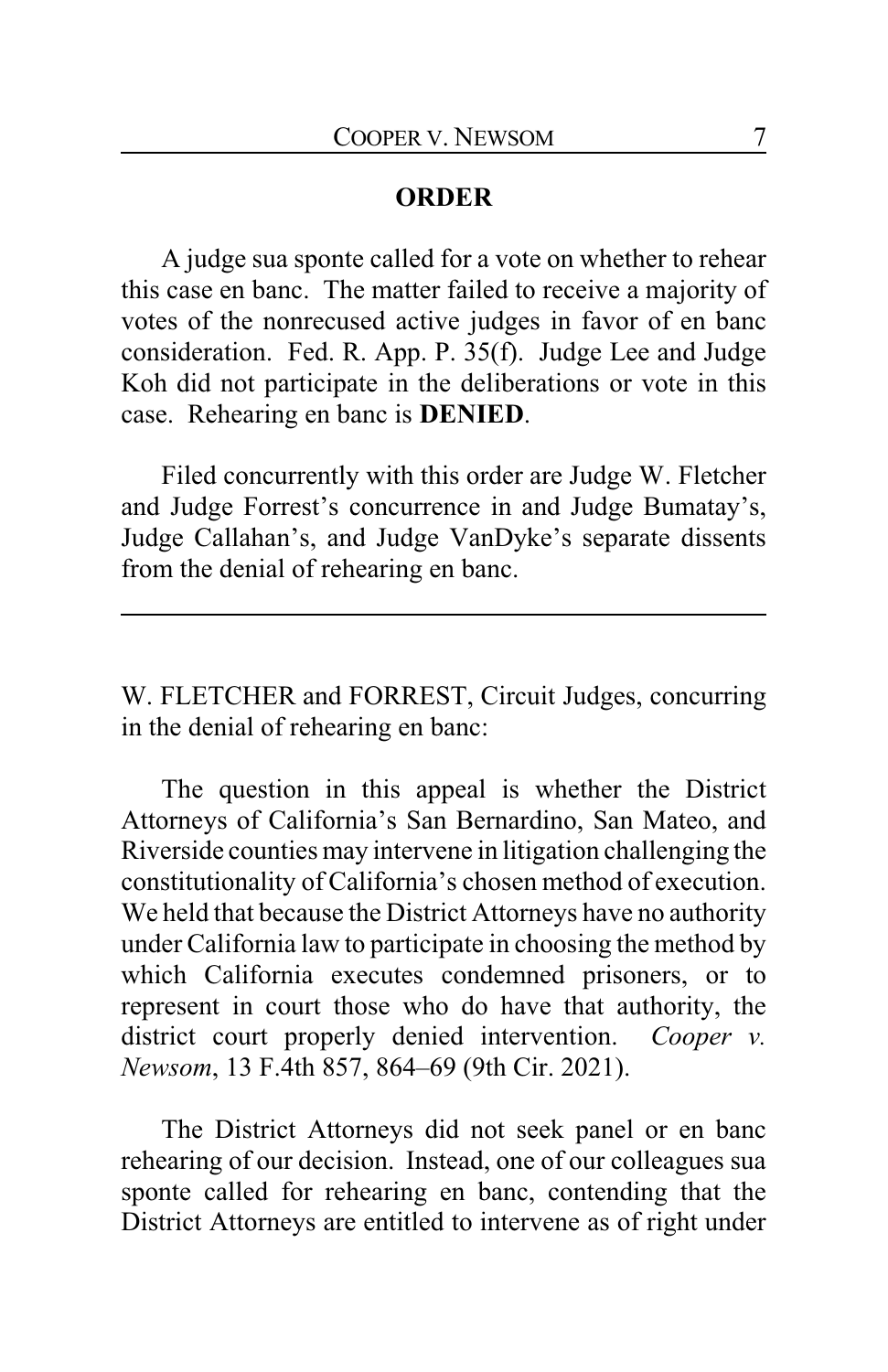Federal Rule of Civil Procedure 24(a)(2). A majority of our court voted not to rehear the case. Several of our colleagues now dissent from that decision.

The voters of California approved the Death Penalty Procedures Initiative of 2016, otherwise known as Proposition 66, retaining the death penalty. *Inter alia*, Proposition 66 created a mechanism allowing District Attorneys to move in the state court that imposed the death penalty for an order directing the California Department of Corrections and Rehabilitation ("CDCR") to "perform any duty needed to enable it to execute the judgment." Cal. Penal Code § 3604.1(c). But neither Proposition 66, nor any other provision ofCalifornia law, gives District Attorneys authority to participate in choosing the method by which California executes condemned prisoners, or to represent in court those who have the authority to make that choice.

California law is clear that the responsibility to formulate, promulgate, and effectuate California's execution protocols is assigned to the defendants in this action—the Governor, the Secretary of the CDCR, and the Warden of San Quentin Prison. Cal. Const. art. V, § 1; Cal. Penal Code § 3604; Cal. Penal Code §§ 3603, 3605, 3607. California law is also clear that the Attorney General, rather than a District Attorney, has the responsibility to represent these defendants. Cal. Gov't Code § 12512. The California Supreme Court has held that the authority of District Attorneys to participate in civil litigation is "narrow and specific," as expressly defined by statute. *Safer v. Superior Ct. of Ventura Cnty.*, 15 Cal.3d 230, 237 (1975). Because the District Attorneys have no statutory authority to participate in this litigation, they have no right to intervene under Rule 24(a)(2).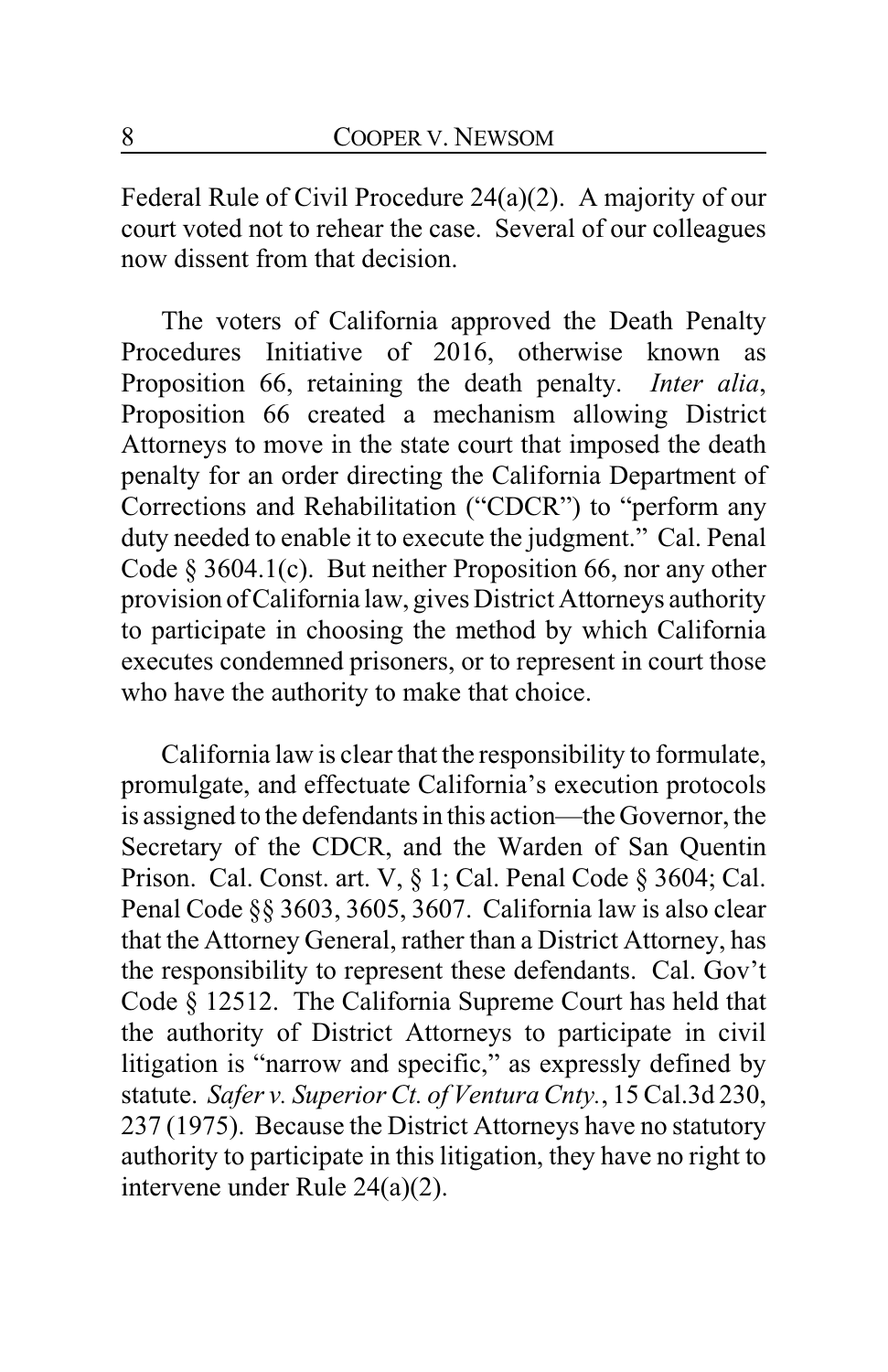Our dissenting colleagues contend that our panel's decision "cast[s] aside the will of the people" and "seriously mangle[s] our Rule 24 caselaw." Judge Bumatay Dissent at 18. They are mistaken on both counts. Our opinion faithfully follows California law; correctly applies Rule  $24(a)(2)$ ; and is consistent with two analogous cases decided by our sister circuits.

## I. Rule 24(a)(2)

Rule  $24(a)(2)$  allows intervention as of right if a party "claims an interest relating to the property or transaction that is the subject of the action, and is so situated that disposing of the action may as a practical matter impair or impede the [party's] ability to protect its interest, unless existing parties adequately represent that interest." Fed. R. Civ. P. 24(a)(2). We apply a four-part test:

> (1) the motion must be timely; (2) the applicant must claim a 'significantly protectable' interest relating to the property or transaction which is the subject of the action; (3) the applicant must be so situated that the disposition of the action may as a practical matter impair or impede its ability to protect that interest; and (4) the applicant's interest must be inadequately represented by the parties to the action.

*Wilderness Soc'y v. U.S. Forest Serv.*, 630 F.3d 1173, 1177 (9th Cir. 2011) (en banc) (citations omitted).

"An applicant for intervention has a significantly protectable interest if the interest is protected by law and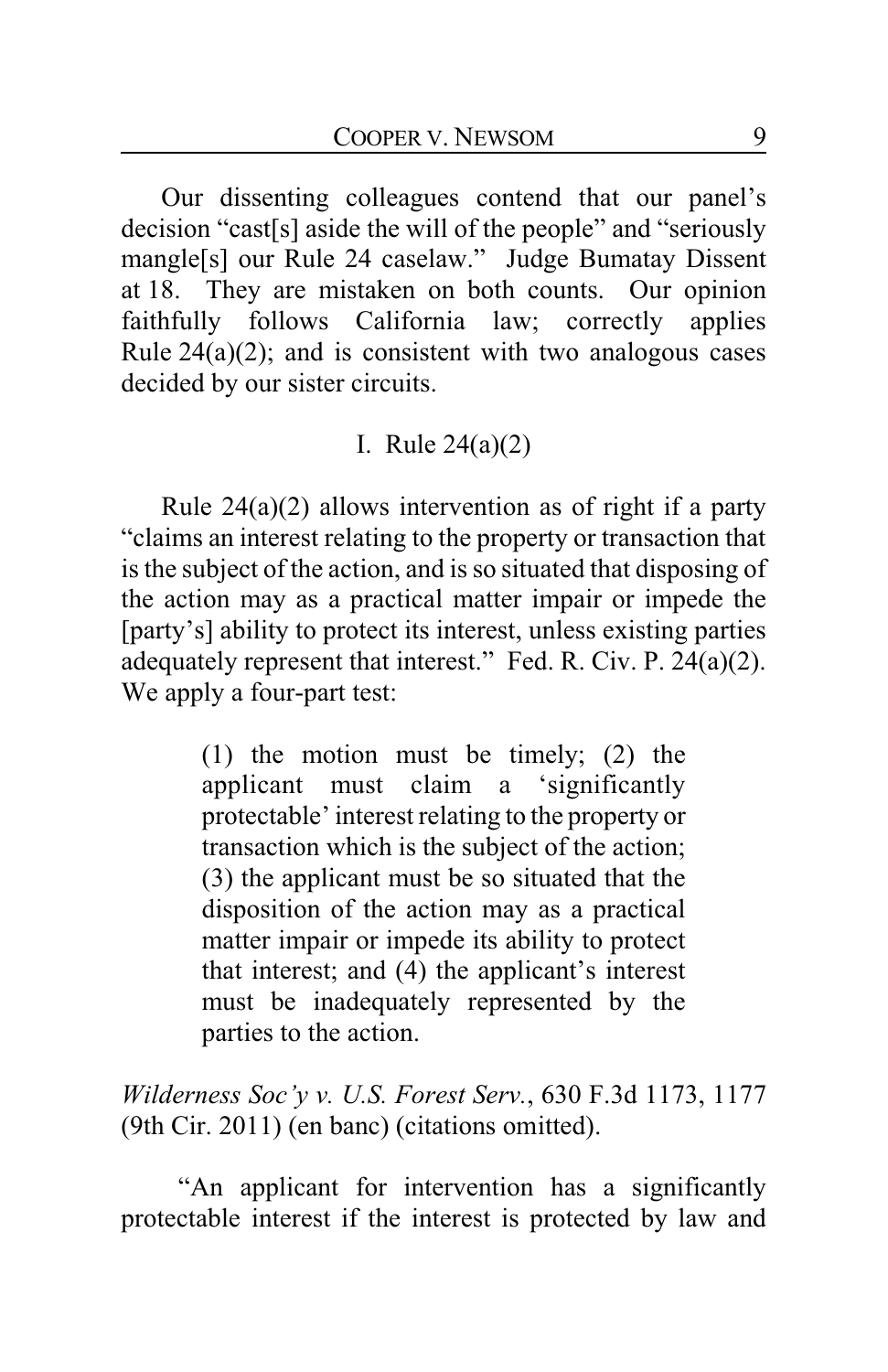there is a relationship between the legally protected interest and the plaintiff's claims." *United States v. Alisal Water Corp.*, 370 F.3d 915, 919 (9th Cir. 2004). The legally protected interest need not be protected under the statute under which the litigation is brought; it is sufficient for the interest to be "protectable under any statute." *Id.* As we noted in our opinion, *Cooper*, 13 F.4th at 865, we weigh both practical and equitable concerns, and we interpret the Rule's requirements broadly in favor of intervention. *Alisal Water Corp.*, 370 F.3d at 919.

The suit into which the District Attorneys seek to intervene was brought by condemned prisoners against the Governor, the Secretary of the CDCR, and the Warden of San Quentin, challenging the constitutionality of California's chosen method of execution. This case has a long history, which we recount in our opinion. *See Cooper*, 13 F.4th at 860–62. The suit was filed in 2006 by death row inmate Michael Morales, challenging California's then-existing execution protocol. The District Attorneys moved to intervene in June and July 2018.

Our dissenting colleagues argue that the District Attorneys are entitled to intervene on the ground that they have significant interest in enforcing the capital sentences in their counties. We agree that the District Attorneys have the authority to conduct all prosecutions for public offenses, including capital offenses. Cal. Const. art. XI, § 1(b); Cal. Gov't Code § 26500. California law gives its District Attorneys "sole discretion to determine whom to charge, what charges to file and pursue, and what punishment to seek." *Dix v. Superior Ct.*, 53 Cal.3d 442, 451 (1991). We also agree that the District Attorneys have the authority to seek orders directing the CDCR to carry out judgments of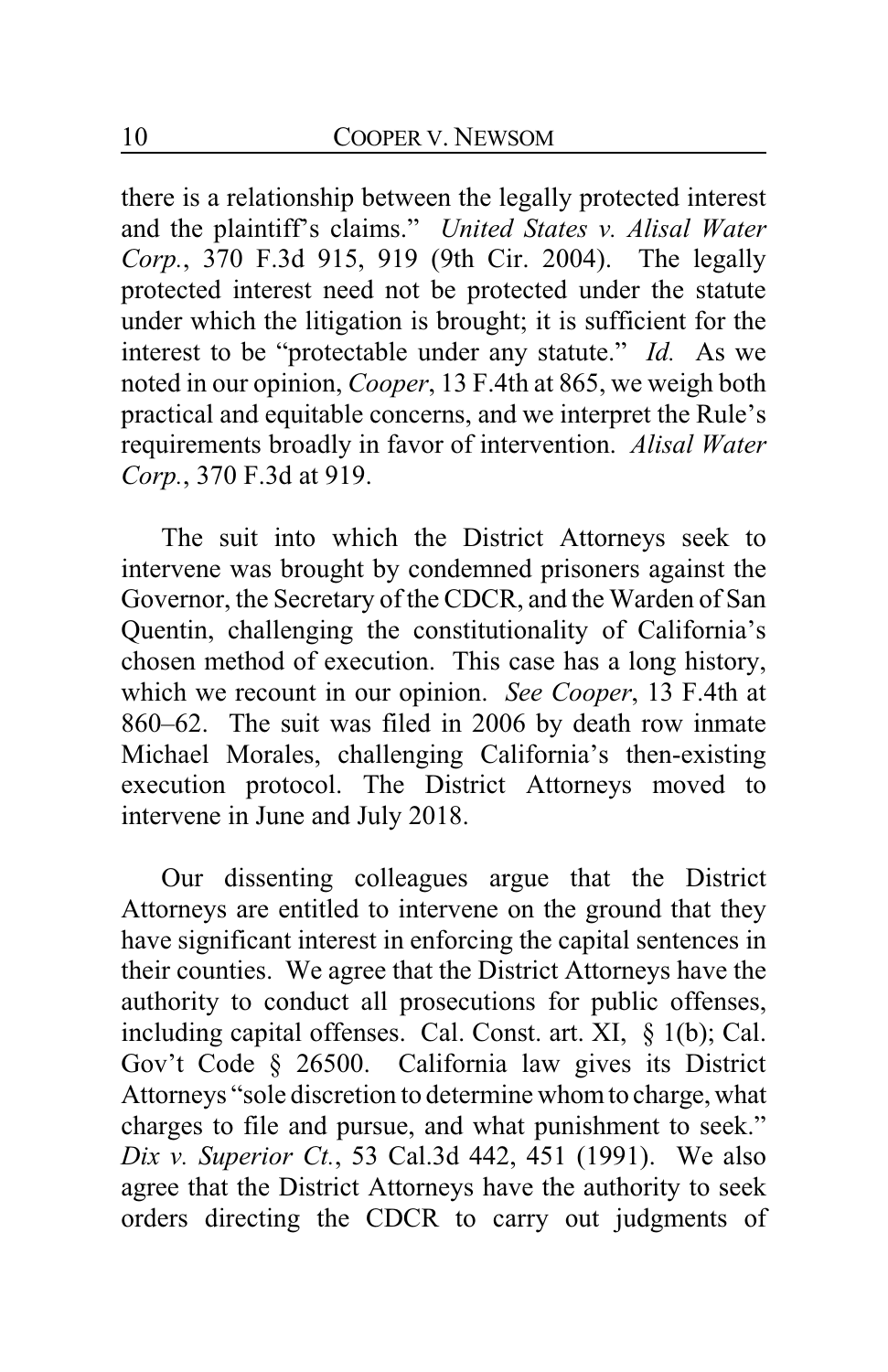execution entered in their counties. Cal. Penal Code § 3604.1(c). However, the District Attorneys' statutory authority does not include the authority to choose *the method* by which California executes condemned inmates, or to defend in court those who do have the authority to make that choice.

Our colleagues disagree and contend that California Penal Code § 3604.1(c), enacted pursuant to Proposition 66, gives the District Attorneys a significant protectable interest in the litigation over the constitutionality of California's chosen method of execution. Judge Bumatay Dissent at 17, 23–24; Judge Callahan Dissent at 30; Judge VanDyke Dissent at 36. Section  $3604.1(c)$  provides:

> The court which rendered the judgment of death has exclusive jurisdiction to hear any claim by the condemned inmate that the method of execution is unconstitutional or otherwise invalid. Such a claim shall be dismissed if the court finds its presentation was delayed without good cause. If the method is found invalid, the court shall order the use of a valid method of execution. If the use of a method of execution is enjoined by a federal court, the Department of Corrections and Rehabilitation shall adopt, within 90 days, a method that conforms to federal requirements as found by that court. If the department fails to perform any duty needed to enable it to execute the judgment, the court which rendered the judgment of death shall order it to perform that duty on its own motion, on motion of the District Attorney or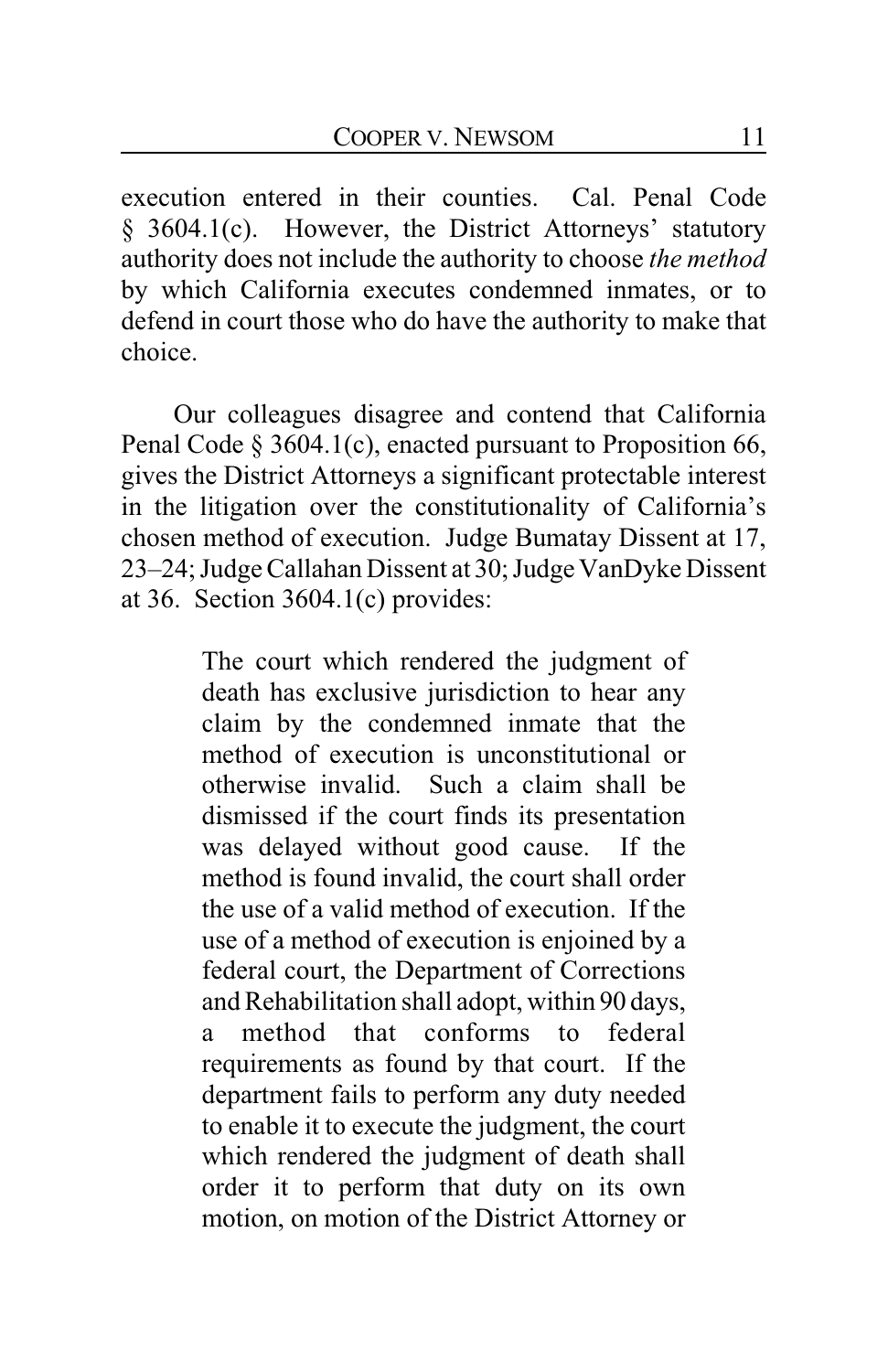Attorney General, or on motion of any victim of the crime as defined in subdivision (e) of Section 28 of Article I of the California Constitution.

As we wrote in our opinion, the plain language of  $\S 3604.1(c)$ "only authorizes District Attorneys to move in the state trial court that imposed the death penalty for an order directing the CDCR to perform its duty to carry out the court's judgment." *Cooper*, 13 F.4th at 867. It does not authorize the District Attorneys to participate in choosing the method of execution, or to participate in civil litigation challenging the method of execution.

Our colleagues contend that our application of Rule 24(a)(2) is inconsistent with our precedent. They rely on a line of cases in which we have held that an intervenor had a significant protectable interest under Rule 24(a)(2) deriving neither from an express statutory interest nor from a real property right. Judge Bumatay Dissent at 21–23 (citing *Idaho v. Freeman*, 625 F.2d 886, 887 (9th Cir. 1980)*; Washington State Bldg. & Constr. Trades Council, AFL-CIO v. Spellman*, 684 F.2d 627, 629–30 (9th Cir. 1982); *Sagebrush Rebellion, Inc. v. Watt*, 713 F.2d 525, 526–28 (9th Cir. 1983); *Idaho Farm Bureau Fed'n v. Babbitt*, 58 F.3d 1392 (9th Cir. 1995)).

In *Idaho v. Freeman*, we held that the National Organization for Women, a leading national advocate of the Equal Rights Amendment to the U.S. Constitution, had a right to intervene in a suit challenging procedures for the ratification of the proposed Amendment. 625 F.2d at 887. In *Washington State Bldg. & Const. Trades Council, AFL-CIO*, we held that a public interest organization, Don't Waste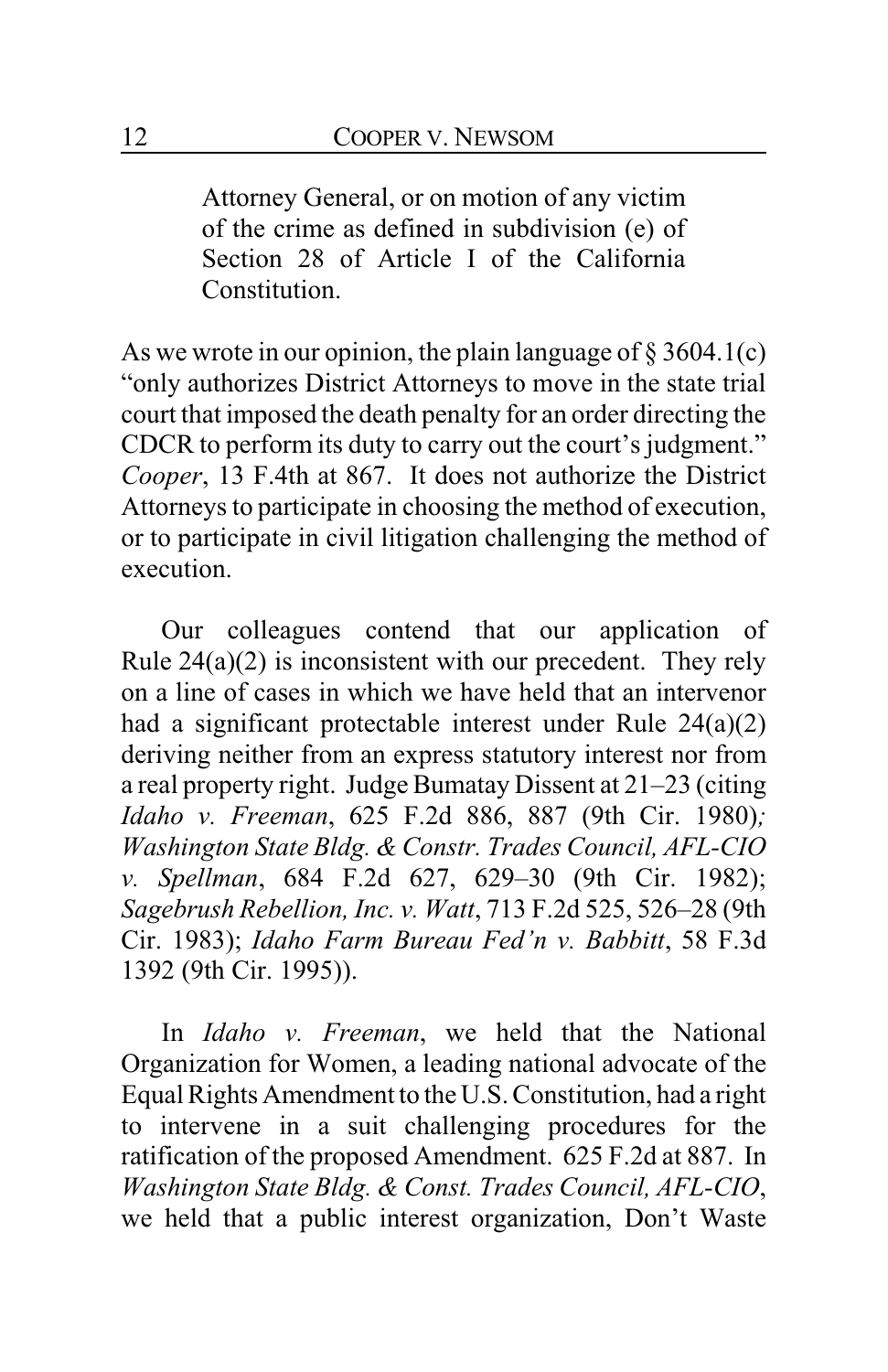Washington, had a right to intervene in litigation challenging the constitutionality of a successful ballot initiative that they had sponsored. 684 F.2d at 629–30. In *Sagebrush Rebellion*, we held that a group of would-be intervenors—including the National Audubon Society, five environmental Idaho nonprofit organizations, and four Idaho residents—had a right to intervene in a suit challenging the legality of the Secretary of the Interior's actions surrounding the creation of the Snake River Birds of Prey National Conservation Area because of their active role in the administrative establishment of the conservation area and their interest in the preservation of the birds and the birds' habitat. 713 F.2d at 526–28. Finally, in *Idaho Farm Bureau Federation*, we held that the Idaho Conservation League and the Committee for Idaho's High Desert had a right to intervene in litigation challenging the U.S. Fish and Wildlife Service's listing of an endangered species because they advocated for the listing throughout the administrative process. 58 F.3d at 1397–98.

These cases are inapposite. Each of them addresses intervention by non-governmental organizations in actions challenging the legality of measures they sponsored through legislative processes or sought in formal administrative rulemaking proceedings. None of themsupports intervention as of right by government officials who lack statutory authority to participate in the formulation of the policy at issue, or to represent the government entity or official who does have that authority. In the case before us, the state officials responsible under state law for choosing the appropriate method or execution have been sued, and they are represented by the state Attorney General, the state official responsible under state law for defending them.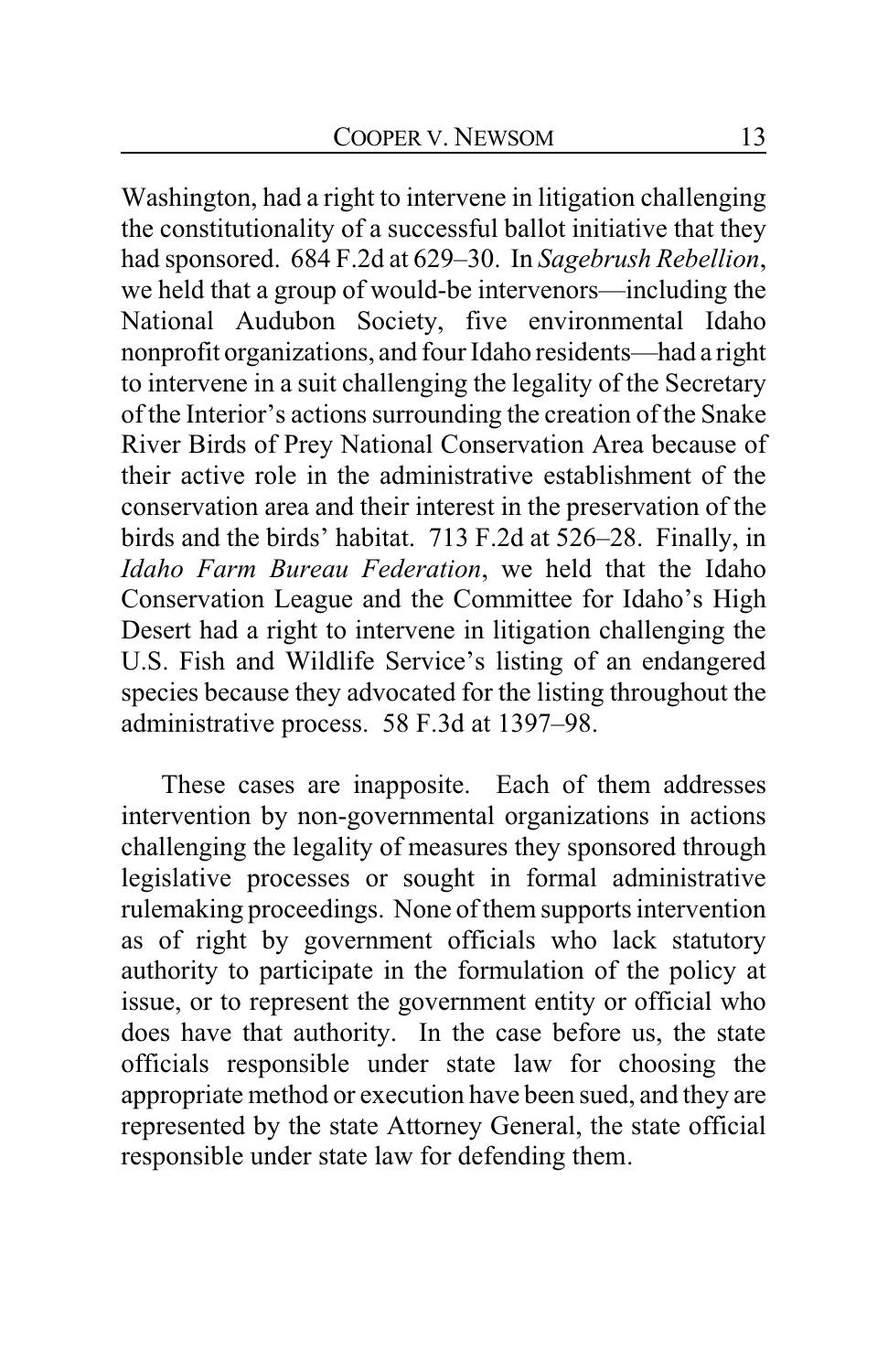Judge Bumatay contends that the District Attorneys' role as public officials gives them at least as valid an interest in civil litigation affecting their interest in seeing death judgments carried out as the interests the non-governmental organizations and individuals had in the above cases. Judge Bumatay Dissent at 23. In fact, the opposite is true. It is *because* the District Attorneys are public officials, and because their authority to pursue civil litigation is limited by state law, that they do not have an interest sufficient to support intervention under Rule 24(a)(2). *Cooper*, 13 F.4th at 866–67; *cf. United States v. City of Los Angeles*, 288 F.3d 391 (9th Cir. 2002) (granting intervention to police officers' union in suit challenging the constitutionality of policing procedures based on its right to negotiate terms and conditions of its members' employment).

Judge Bumatay further contends that "[w]hile California courts have recognized some limits to district attorneys' authority to pursue civil *prosecutions*, no California court has said that district attorneys are prohibited from *defending* the constitutionality of state laws, such as the State's deathpenalty protocol." Judge Bumatay Dissent at 25 (emphasis in original). This is incorrect. The foundation California case is *Safer*, decided by the California Supreme Court almost fifty years ago. The Court wrote, "By the specificity of its enactments the Legislature has manifested its concern that the district attorney exercise the power of his office only in such civil litigation as that lawmaking body has, after careful consideration, found essential. An examination of the types of civil litigation in which the Legislature has countenanced the district attorney's participation reveals both the specificity and the narrow perimeters of these authorizations." *Safer*, 15 Cal.3d at 235. *Safer* requires statutory authorization not only for prosecution by District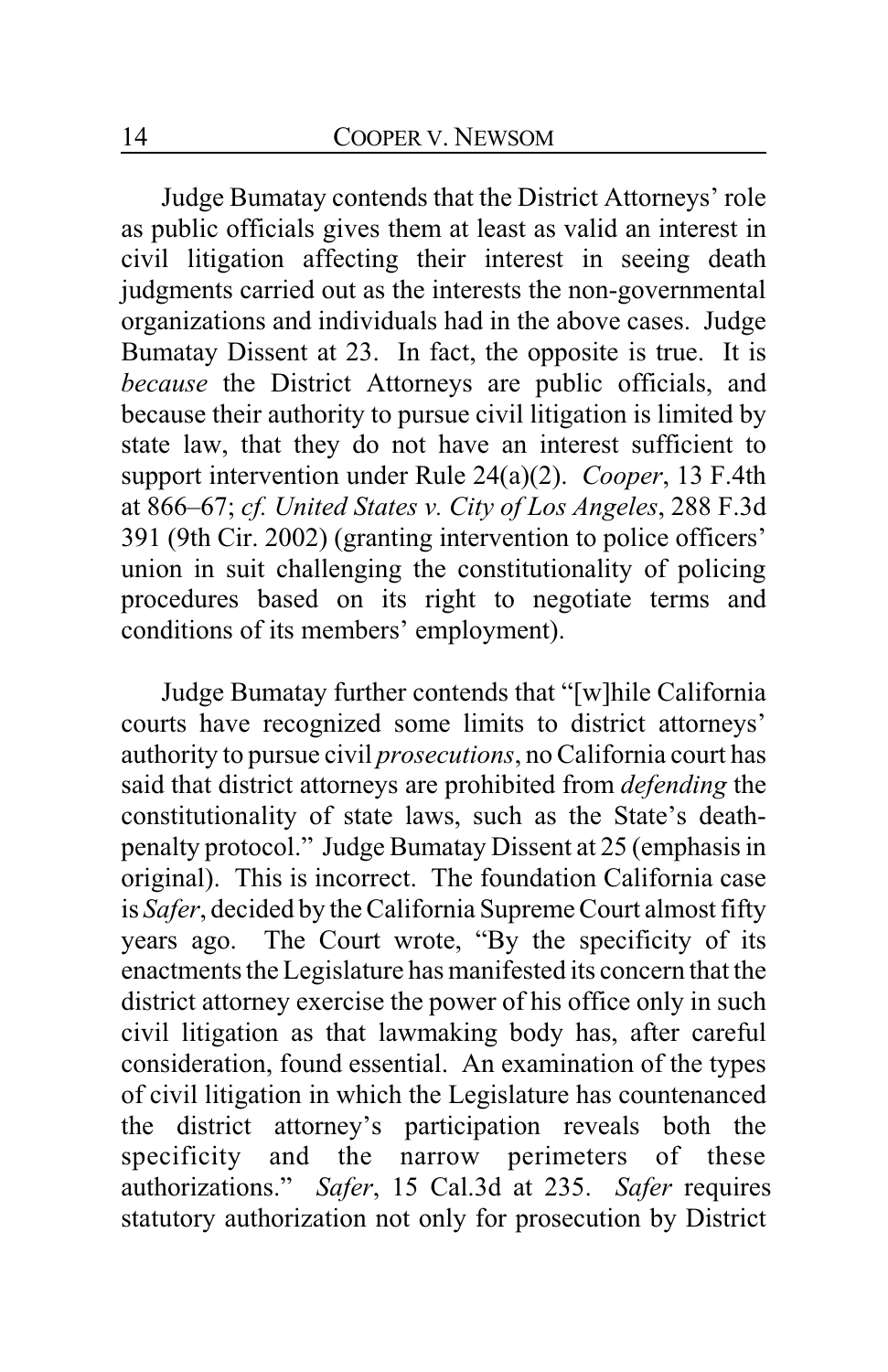Attorneys, but also for "interven[tion]," "appearance," "defen[se]," "represent[ation]," and "participation" by District Attorneys. *Id.* at 235–37.

The two cases cited by Judge Bumatay in support of this contention are also inapposite. Judge Bumatay Dissent at 25–26. District Attorneys are statutorily authorized to bring civil suits to enforce California's Unfair Competition Law ("UCL"). *See* Cal. Bus. & Prof. Code §§ 17204, 17206(a). In *Abbott Laboratories v. Superior Court*, 9 Cal.5th 642, 663–664 (2020), the Court held that a District Attorney may seek a state-wide injunction under the UCL. In *People v. McKale*, 25 Cal.3d 626, 633–634 (1979), the Court held that a District Attorney may sue under the UCL to enforce California's Mobilehome Parks Act.

## II. Our Sister Circuits

In analogous cases, our sister circuits have recognized similar limits on district attorneys' interest in civil litigation. As we discussed in our opinion, *Cooper*, 13 F.4th at 867–88, the Fifth Circuit in *Saldano v. Roach*, 363 F.3d 545, 551–56 (5th Cir. 2004), denied a district attorney intervention as of right in a Texas prisoners' habeas corpus proceeding. The court held that Texas law did not grant district attorneys the authority to represent state officials or the State in federal habeas corpus proceedings; that authority was delegated to the Attorney General. *Id.* at 552. Similarly, the Third Circuit in *Harris v. Pernsley*, 820 F.2d 592, 600 (3rd Cir. 1987), denied a district attorney the right to intervene in constitutional litigation challenging the conditions in Pennsylvania state prisons. The court held that the scope of the district attorneys' interest was "defined by the scope of his legal duties under Pennsylvania law" and they had "no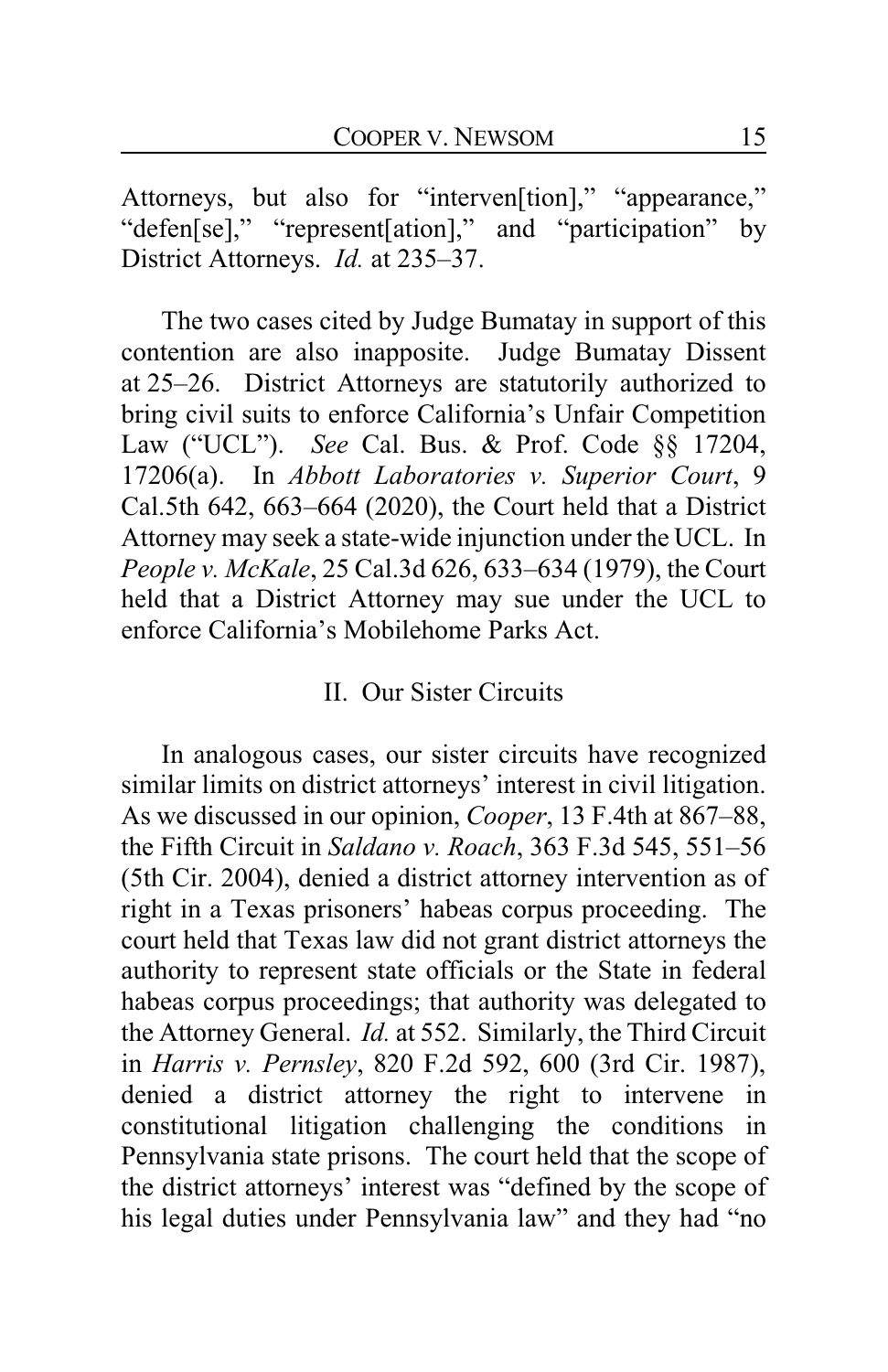legal duties or powers with regard to the conditions in the Philadelphia prison system." *Id.* at 597, 600.

In both cases, the Fifth and Third Circuits recognized that state law gave the district attorneys an interest in prosecuting criminal cases. Those courts also recognized that the district attorneys' interest in prosecuting cases and seeing the resulting judgments of conviction and punishments carried out would be affected as a practical matter by the litigation. But those courts nevertheless held that the district attorneys' role was limited by state law, and that they therefore did not have a legally protectable interest that would merit intervention as of right. *Saldano*, 363 F.3d at 553; *Harris*, 820 F.2d at 601–02.

\* \* \*

While the people of California chose in Proposition 66 to retain the death penalty and to give District Attorneys an additional mechanism to pursue enforcement of a death sentence, they did not give District Attorneys authority to participate in the State's choice of execution methods or in the legal defense of those methods. Cal. Penal Code § 3604.1(c). The people of California, through their chosen representatives, assigned the ultimate duty to execute state laws to the Governor, Cal. Const. art.  $V$ ,  $\S$  1; the duty to oversee execution procedures to the Secretary of the CDCR, Cal. Penal Code § 3604; the duty to implement execution to the Warden of San Quentin, Cal. Penal Code §§ 3603, 3605, 3607; and the duty to defend state laws and officers to the Attorney General, Cal. Gov't Code § 12512. Our dissenting colleagues gloss over these facts, suggesting that Californians have spoken in a singular voice in favor of the death penalty and the expansion of the District Attorneys' authority into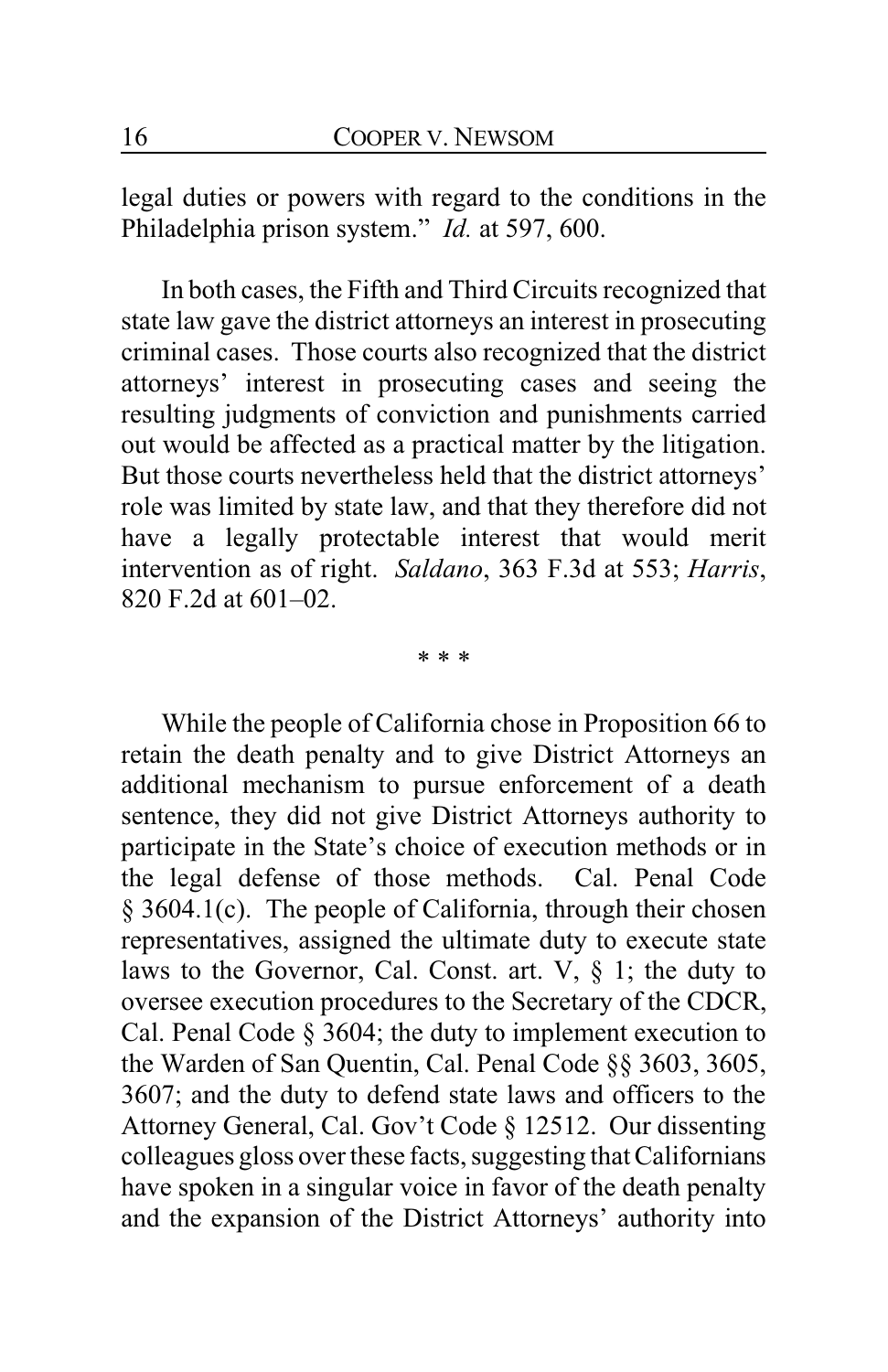areas statutorily delegated to other state officials. We cannot agree. Our opinion respects the will of California voters by considering not only Proposition 66, but also the statutory roles assigned to California's respective state officials by the people's elected representatives.

BUMATAY, Circuit Judge, with whom GOULD, CALLAHAN, IKUTA, BENNETT, and VANDYKE, Circuit Judges, join, dissenting from the denial of rehearing en banc:

With the passage of Proposition 66 in 2016, the people of California unambiguously expressed a desire to retain the death penalty and to remove obstacles to carrying-out death judgments. *See Briggs v. Brown*, 3 Cal. 5th 808 (2017). Through Proposition 66, the people empowered California's elected district attorneys to ensure that the California Department of Corrections and Rehabilitation, the agency tasked with administering the death penalty, performs "any duty needed to enable it to execute the judgment [of death]." Cal. Penal Code  $\S$  3604.1(c). California law also charges district attorneys with seeking the death penalty on "behalf of the people." *See* Cal. Gov't Code § 26500.

Despite the continued support of the people of California, the death penalty remained tied-up in the federal courts. In 2006, a California death-row inmate challenged California's then-existing death penalty protocol as violating the U.S. Constitution. The inmate sued the Governor of California, the Secretary of the California Department of Corrections and Rehabilitation, and the Warden of San Quentin State Prison. The California Attorney General defended the action in federal court. Over the ensuing years, about two dozen other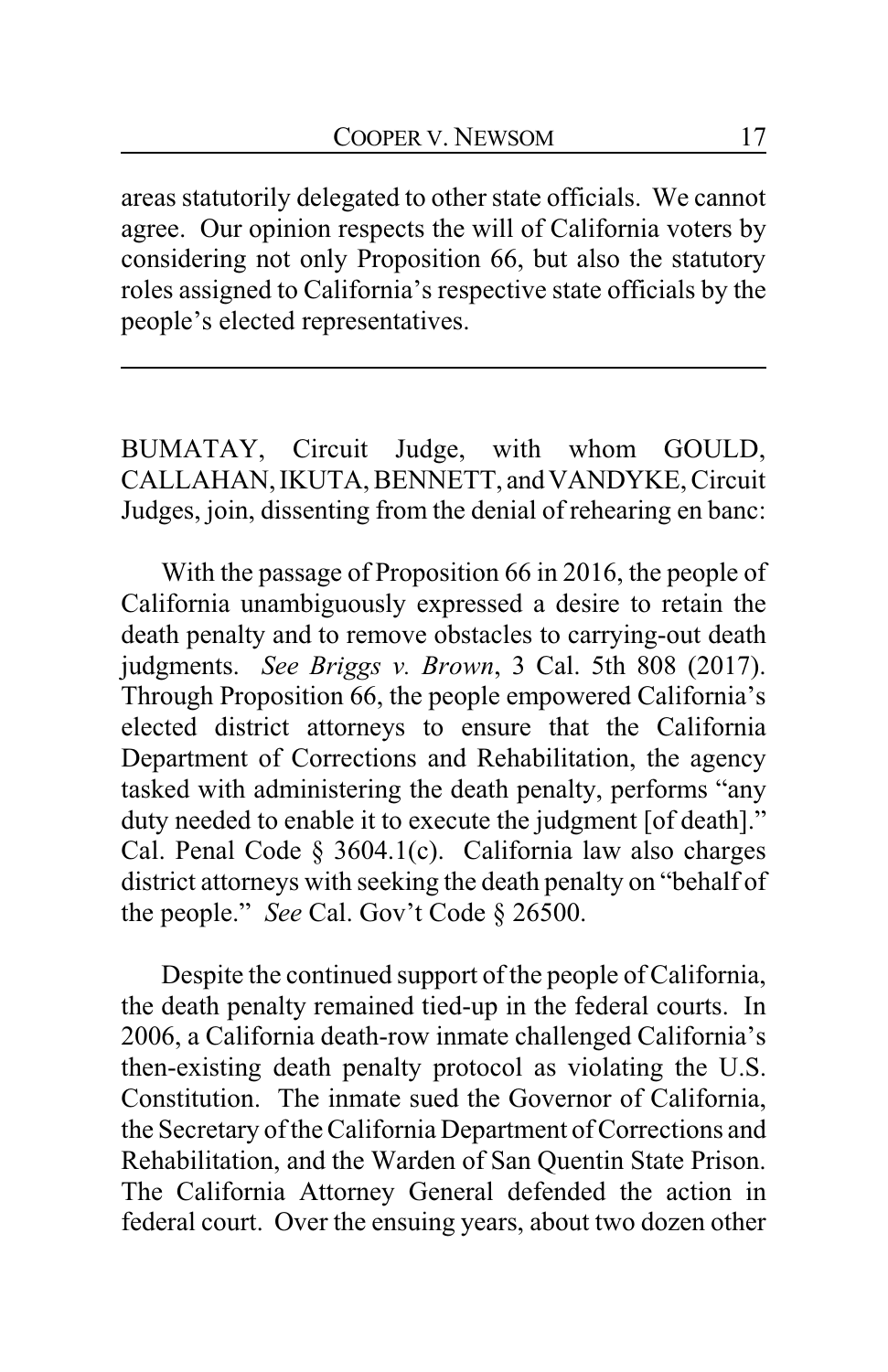condemned inmates successfully intervened in the 42 U.S.C. § 1983 action and received a stay of execution. Because of this litigation, there was "a de facto moratorium on all executions in California." *Morales v. Cate*, 623 F.3d 828, 830 (9th Cir. 2010) (per curiam).

In 2018, the District Attorneys of San Bernardino, Riverside, and San Mateo, who each obtained death judgments against various plaintiff inmates, sought to intervene as of right under Federal Rule of Civil Procedure 24(a)(2). The District Attorneys contended that the Attorney General represented the interest of California's executive officers in the litigation—not the interest of the people. The District Attorneys argued that the voice of the people, for whom the death penalty was sought, must be permitted to participate. The district court denied the motion, and soon after, the Governor of California unilaterally imposed a moratorium on all executions. The District Attorneys appealed the denial of intervention. And a divided panel of our court affirmed, holding that the District Attorneys had no "significant protectable" interest in the death penalty litigation. *Cooper v. Newsom*, 13 F.4th 857, 865 (9th Cir. 2021).

In denying the District Attorneys' intervention in this case, not only do we cast aside the will of the people, but we seriously mangle our Rule 24 caselaw. As a court, we've set a rather low bar for what constitutes a "significantly protectable" interest. We are not to conduct an exacting and penetrating review of the claimed interest since the whole point of intervention is to provide "both efficient resolution of issues and broadened access to the courts." *Wilderness Soc. v. U.S. Forest Serv.*, 630 F.3d 1173, 1179 (9th Cir. 2011) (en banc) (simplified). And it does not require the interest to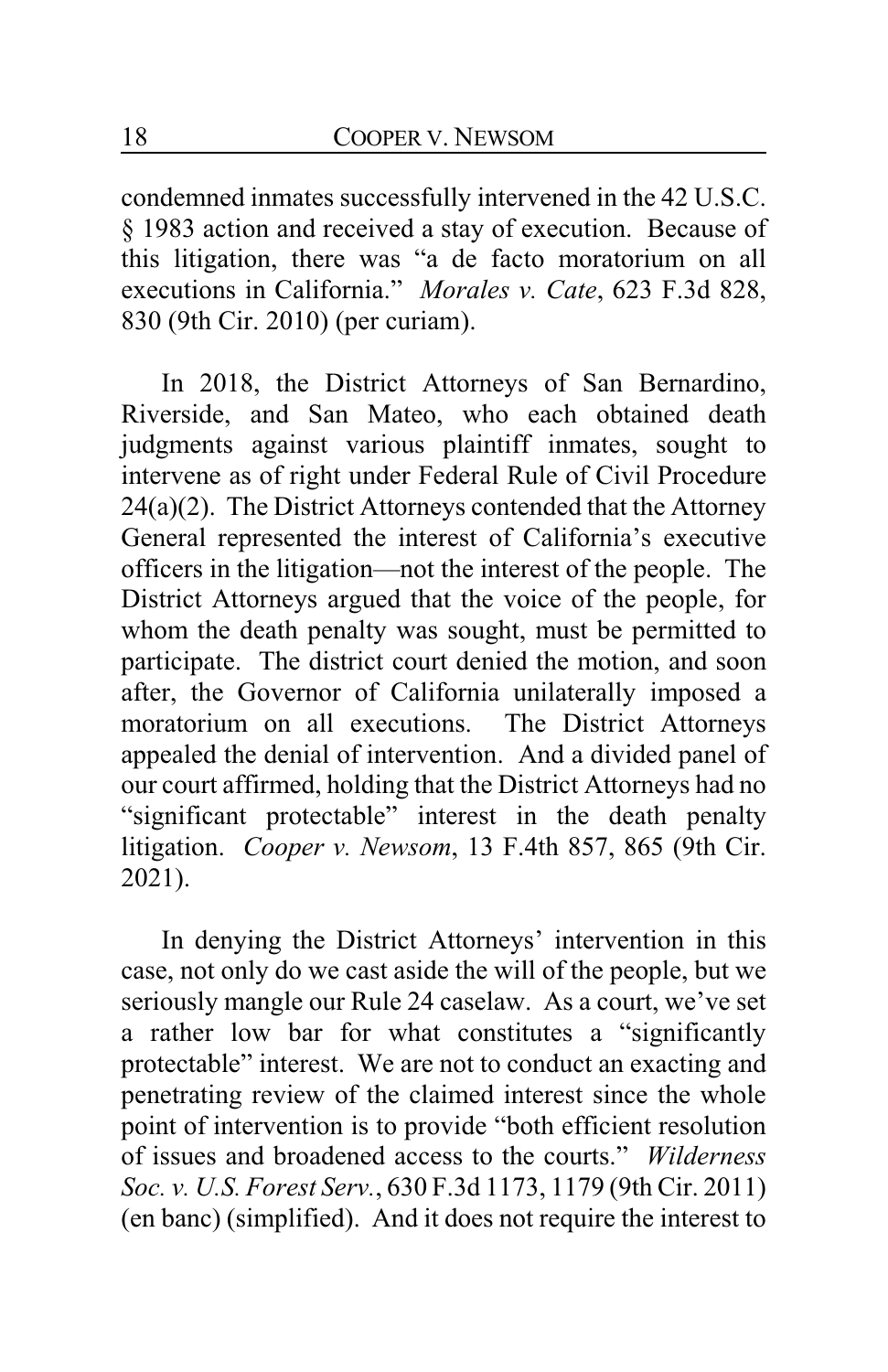be conferred by a directly on-point statute. *See, e.g.*, *Kalbers v. U.S. Dep't of Just.*, — F.4th —, 2021 WL 6123196, at \*9 (9th Cir. 2021) (holding that FOIA, which allows the *government* to claim exemptions from disclosure, created a protectable interest for a third-party intervenor). Instead, we are guided by "practical and equitable considerations and construe the Rule broadly in favor of proposed intervenors." *Wilderness Soc.*, 630 F.3d at 1179 (simplified); *see also W. Watersheds Project v. Haaland*, — F.4th —, 2022 WL 39845, at \*5 (9th Cir. 2022) ("In addition to mandating broad construction, our review is guided primarily by practical considerations, not technical distinctions." (simplified)).

While this case is about interpreting Rule 24, at its core, it is about the will of the people of California and our duty to respect it. The State of California and her people have vested the District Attorneys with an interest in enforcing death judgments. And in case after case, we've broadly construed the scope of a protectable interest. But, for some reason, we have decided to nickel-and-dime the District Attorneys here. Perhaps it's because this case involves the death penalty. But the panel's decision has nothing to do with the merits of the death penalty. And we shouldn't manipulate our intervention doctrine simply because a case touches on disfavored policy. What's more, the panel's decision will likely have farreaching effects on other areas of the law—like civil rights and environmental rights. So we should not have been so quick to decline to rehear en banc the panel's decision.

For these reasons, I respectfully dissent from the denial of rehearing en banc.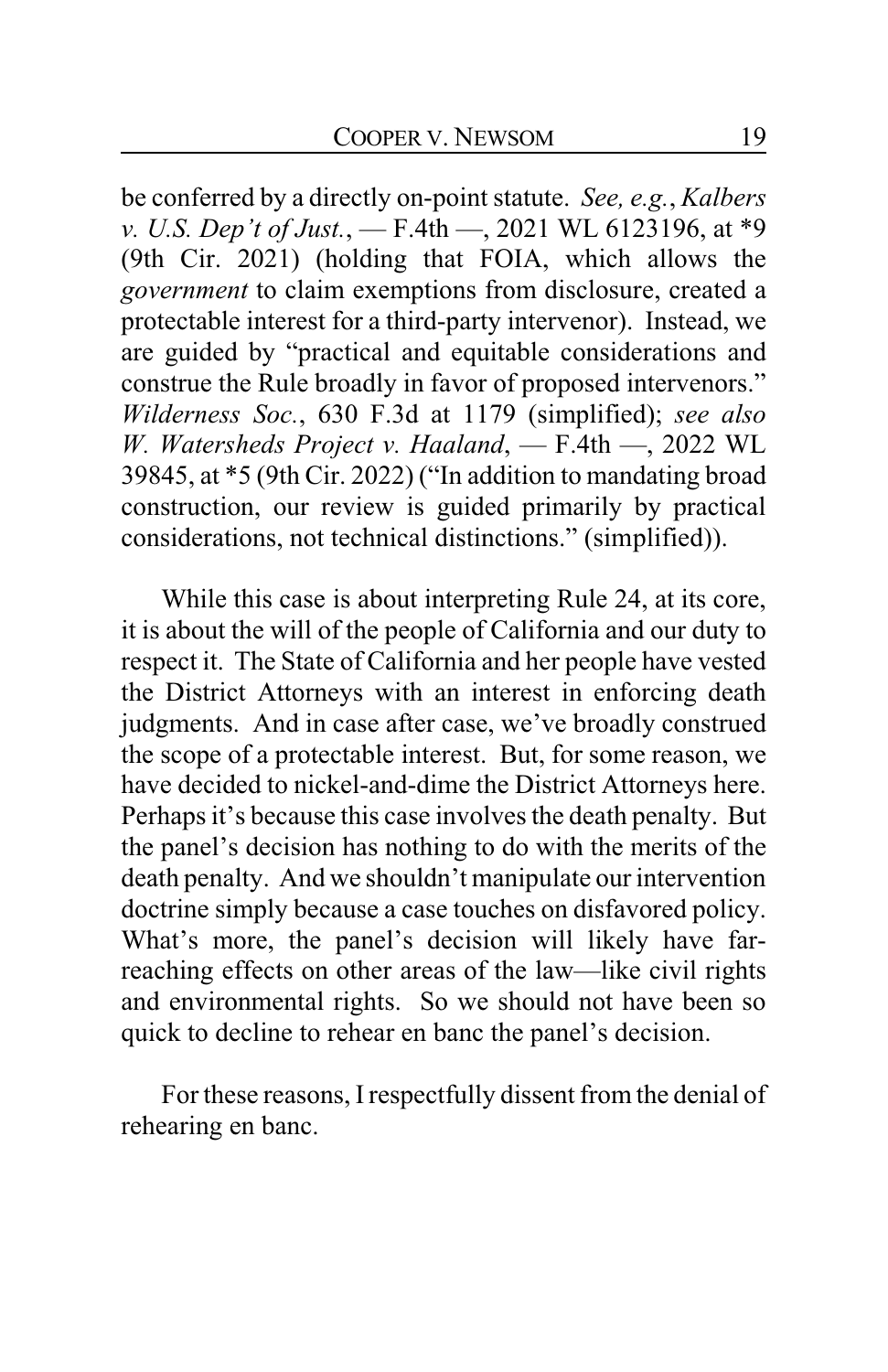## **I.**

Under Rule  $24(a)(2)$ , we must permit anyone to intervene in a federal action if the person "claims an interest relating to the property or transaction that is the subject of the action, and is so situated that disposing of the action may as a practical matter impair or impede the movant's ability to protect its interest, unless existing parties adequately represent that interest." Fed. R. Civ. P. 24(a)(2). We use a four-part test in evaluating a Rule 24 motion:

> (1) the motion must be timely; (2) the applicant must claim a "significantly protectable" interest relating to the property or transaction which is the subject of the of the action; (3) the applicant must be so situated that the disposition of the action may as a practical matter impair or impede its ability to protect that interest; and (4) the applicant's interest must be inadequately represented by the parties to the action.

*Wilderness Soc.*, 630 F.3d at 1177 (simplified).

For the last 40 years, we've liberally construed Rule 24(a)(2) and tilted the inquiry in "favor of intervention." *See Washington State Bldg. & Const. Trades Council v. Spellman*, 684 F.2d 627, 630 (9th Cir. 1982). This broad view of Rule 24 is rooted in concerns of judicial efficiency and access to justice: "[b]y allowing parties with a *practical* interest in the outcome of a particular case to intervene, we often prevent or simplify future litigation involving related issues; at the same time, we allow an additional interested party to express its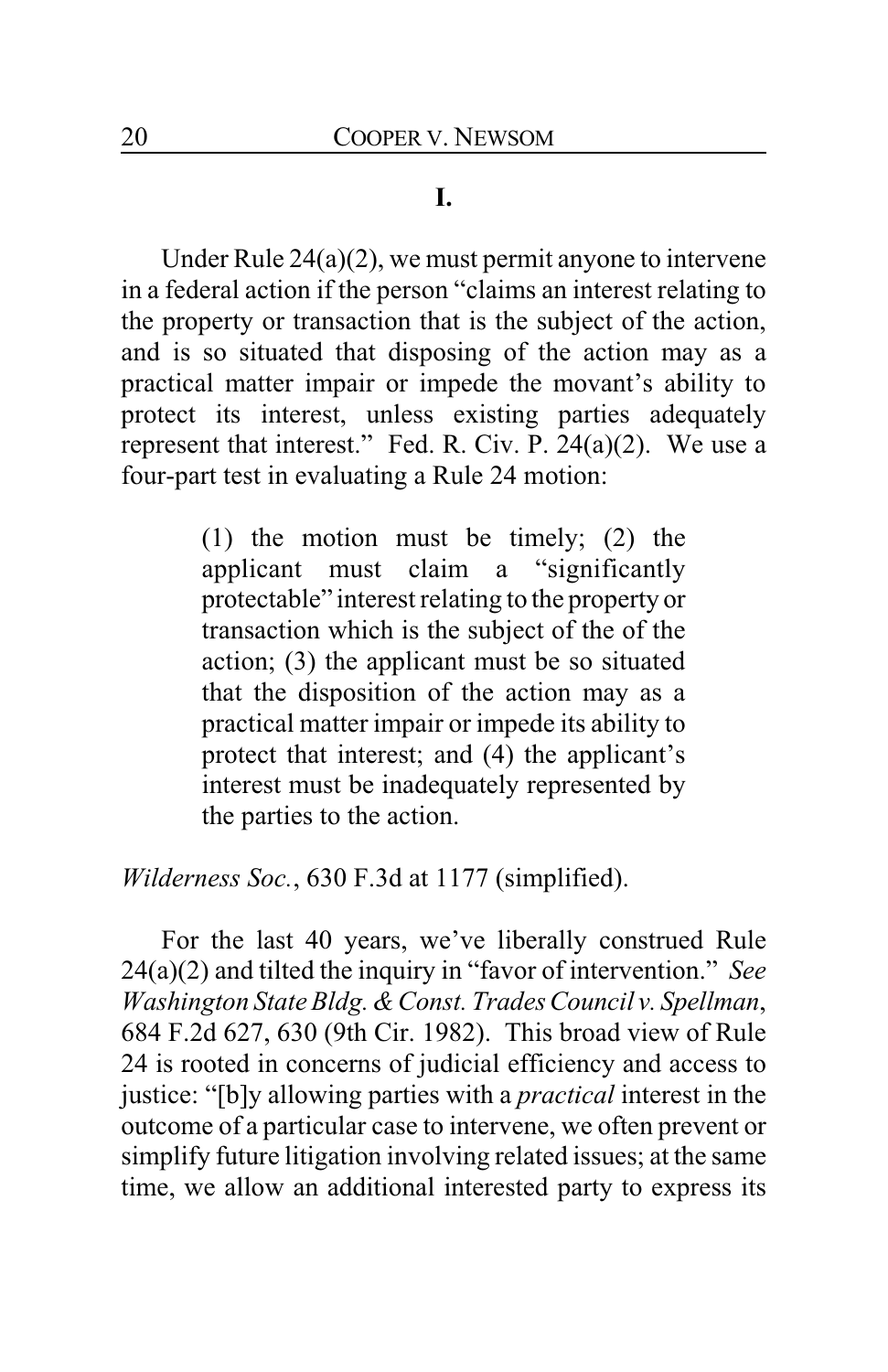views before the court." *United States v. City of Los Angeles*, 288 F.3d 391, 398 (9th Cir. 2002) (simplified).

Our court denied the District Attorneys' intervention solely because they failed to satisfy the "significantly protectable" interest prong of Rule 24. *See Cooper*, 13 F.4th at 865. That prong has two components: whether (1) a proposed intervenor "asserts an interest that is protected under some law," and (2) "there is a 'relationship' between [the proposed intervenor's] legally protected interest and the plaintiff's claims." *City of Los Angeles*, 288 F.3d at 398 (simplified). We erred on both components. Not only did we disregard our longstanding view of what constitutes a protectable interest. But we also significantly heightened the "relationship" requirement between the protectable interest and the plaintiff's claims in the litigation.

We should have fixed both errors on en banc review.

#### **A.**

We've set a low threshold for evaluating a prospective intervenor's claim of a "significantly protectable" interest. There's no "clear-cut or bright-line rule," because "[n]o specific legal or equitable interest need be established" to meet the test. *Id.* at 398 (simplified). Instead, the "interest" test directs courts to make a "practical, threshold inquiry," and "is primarily a practical guide to disposing of lawsuits by involving as many apparently concerned persons as is compatible with efficiency and due process." *Id.* (simplified). And there's no requirement that the interest "be protected by the statute under which the litigation is brought." *Wilderness Soc.*, 630 F.3d at 1179. It is enough that the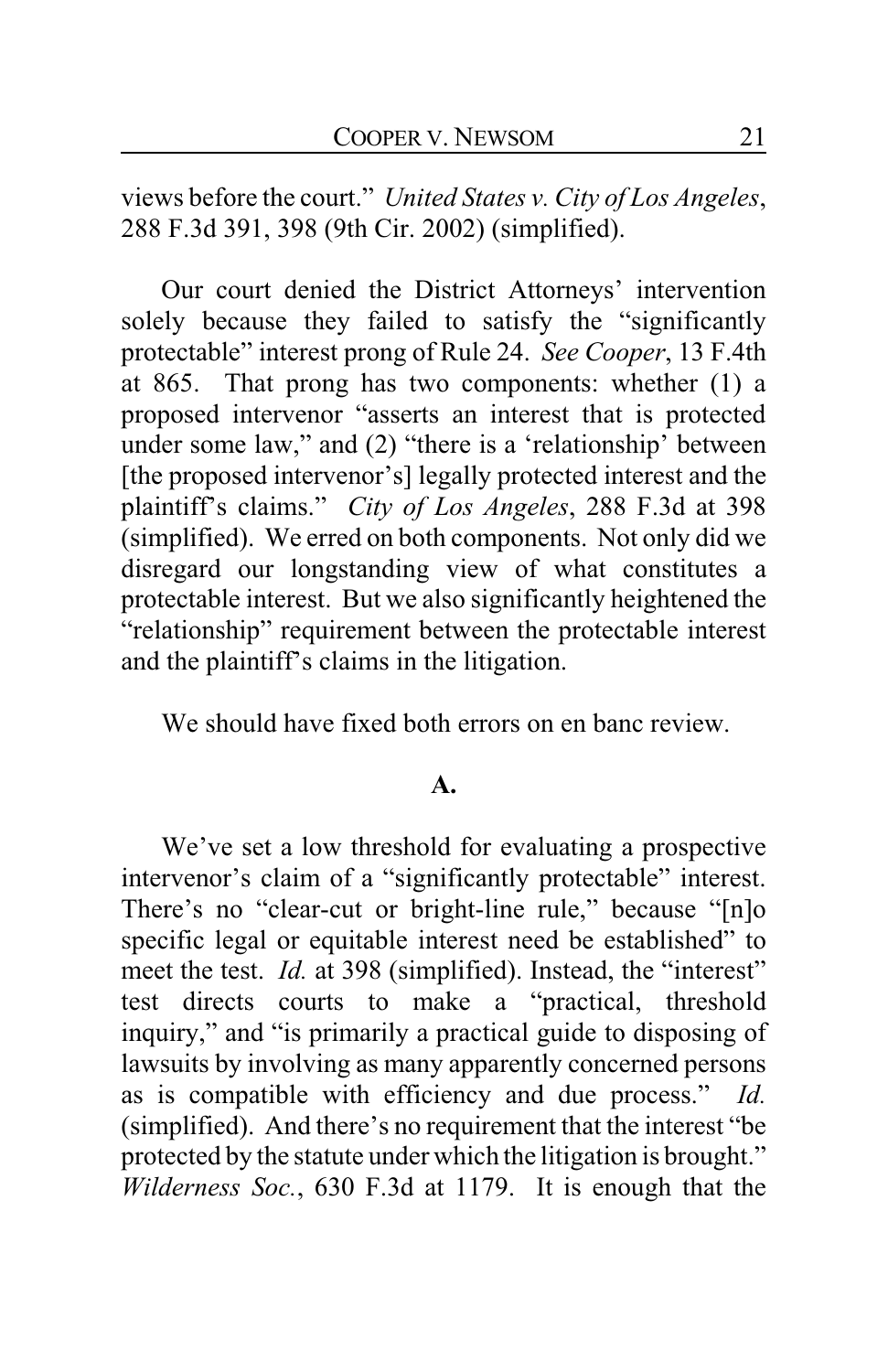"interest is protected by *some* law." *Id.* (emphasis added) (simplified).

We've even gone so far to say that, "[i]n some contexts, . . . interests less plainly protectable by traditional legal doctrines suffice[] for intervention of right." *Sierra Club v. EPA*, 995 F.2d 1478, 1482 (9th Cir. 1993), *abrogated on other grounds by Wilderness Soc.*, 630 F.3d at 1177–81. Examples of less concrete interests giving rise to a "significantly protectable" interest abound in our caselaw:

- An environmental group had a right to intervene in a challenge to a state law prohibiting the entry of radioactive waste into Washington "as the public interest group that sponsored the initiative." *Spellman*, 684 F.2d at 629–30.
- The National Audubon Society had a protectable interest for mandatory intervention into a lawsuit involving the creation of a conservation area because "[a]n adverse decision in th[e] suit would impair the society's interest in the preservation of birds and their habitats." *Sagebrush Rebellion, Inc. v. Watt*, 713 F.2d 525, 526–28 (9th Cir. 1983).
- The National Organization for Women was entitled to intervene as of right in a suit litigating the procedures for ratification of the proposed Equal Rights Amendment purely based on its "interest in the continued vitality of the ERA." *State of Idaho v. Freeman*, 625 F.2d 886, 887 (9th Cir. 1980); *see also Sagebrush Rebellion*, 713 F.2d at 527 (reading *Freeman* to require intervention because the lawsuit involved "a cause . . . that [NOW] had championed").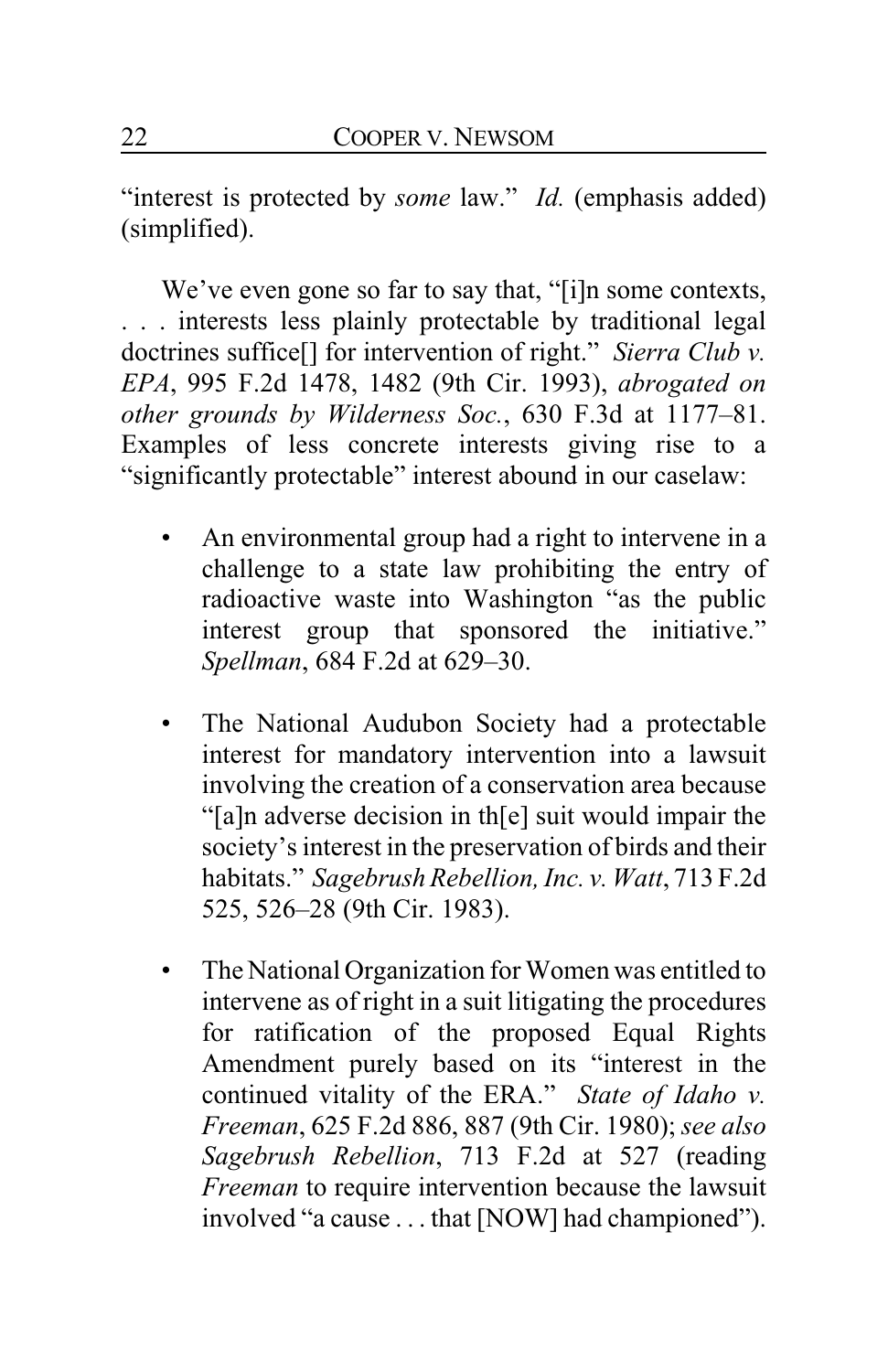• A public interest group satisfied the interest requirement because it had been "active in the process [U.S. Fish and Wildlife Services] went through" to list a particular snail species as endangered. *Idaho Farm Bureau Fed'n v. Babbitt*, 58 F.3d 1392, 1398 (9th Cir. 1995).

#### **1.**

Based on this precedent, it's clear we should have ruled that the District Attorneys have a "significantly protectable" interest in the litigation challenging the constitutionality of California's death penalty protocols. The District Attorneys are elected officials whose offices were created by the California Constitution. Cal. Const. art. XI, § 1(b). They are empowered by law to "conduct on behalf of the people all prosecutions for public offenses." Cal. Gov't Code § 26500. They have "sole discretion to determine whom to charge, what charges to file and pursue, and what punishment to seek." *Dix v. Superior Court*, 53 Cal. 3d 442, 451 (1991). They also "may sponsor, supervise, or participate in any project or program to improve the administration of justice." Cal. Gov't Code § 26500.5. Thus, California law grants the District Attorneys the general authority to prosecute and seek the death penalty on "behalf of the people" and, along with that, the responsibility to ensure that the judgments are enforced.

While the District Attorneys' general mandate to enforce criminal judgments may be enough, Proposition 66 confirms that they have exceeded the Rule 24 protectable-interest threshold. By approving Proposition 66, the people of California both expressly voiced their will to retain the death penalty and enacted a law expanding the authority of district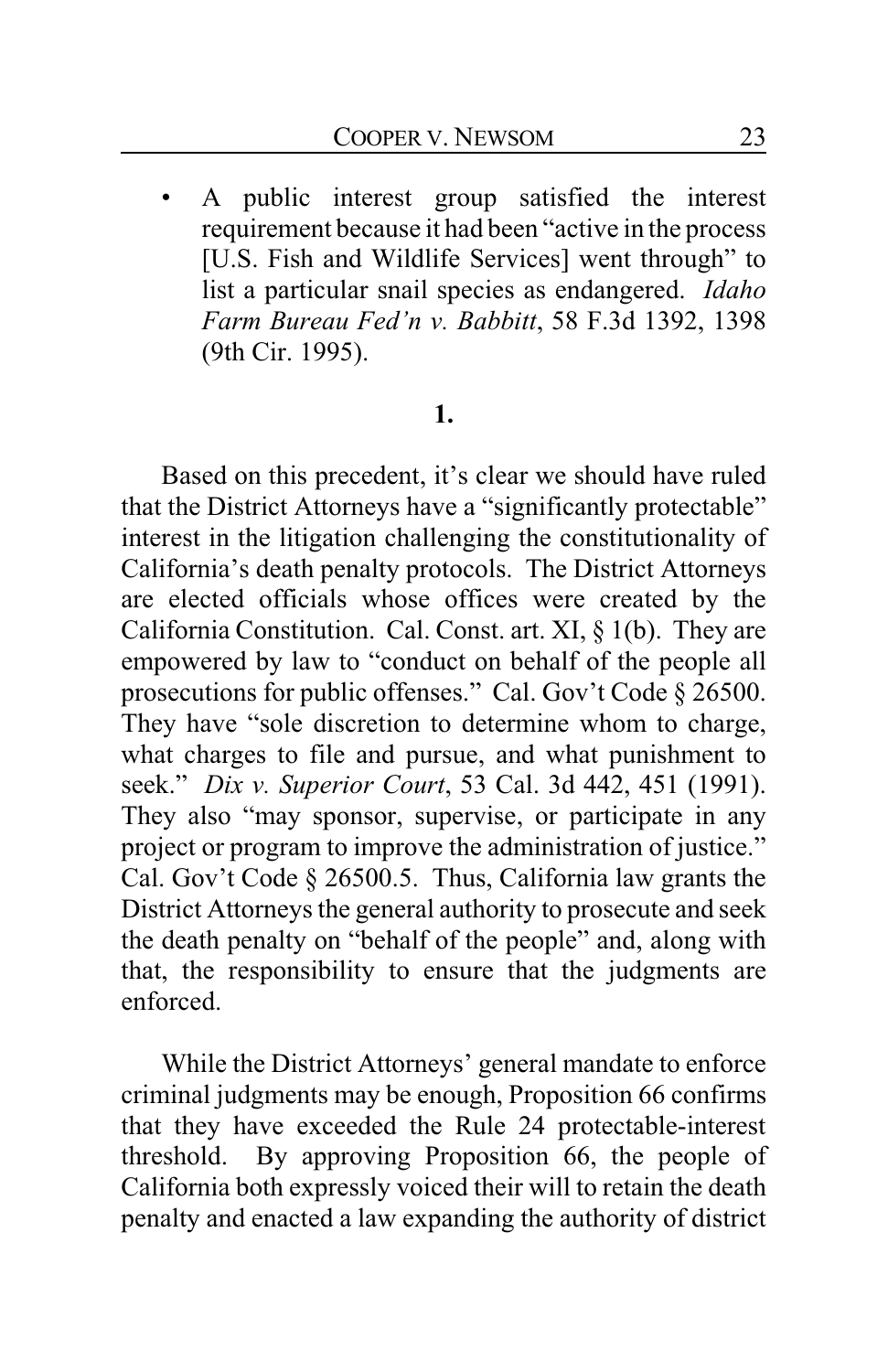attorneys to carry out the punishment. Prop. 66, § 11 (approved Nov. 8, 2016, effective Oct. 25, 2017). California law now provides:

> If the use of a method of execution is enjoined by a federal court, the Department of Corrections and Rehabilitation [CDCR] shall adopt, within 90 days, a method that conforms to federal requirements as found by that court. If the department fails to perform any duty needed to enable it to execute the judgment, the court which rendered the judgment of death shall order it to perform that duty on its own motion, on motion of the District Attorney or Attorney General, or on motion of any victim of the crime.

Cal. Penal Code § 3604.1(c). As Judge VanDyke correctly noted, "[t]his statute codifies the District Attorneys' specific interest in ensuring that death penalty judgments are carried out." *Cooper*, 13 F.4th at 873 (VanDyke, J., dissenting). And it's clear that such authority "is a civil, not criminal function—making it clear that District Attorneys are empowered to represent the State and the People in *civil* litigation involving the legality of state agency procedures." *Id.*

The panel majority now declares that none of our prior Rule 24(a)(2) precedent is relevant in this case because the District Attorneys are "public officials." Concurrence at 14. The panel majority maintains that to intervene, "government officials," unlike other parties, must have "statutory authority to participate in the formulation of the policy at issue, or to represent the government entity or official who does have that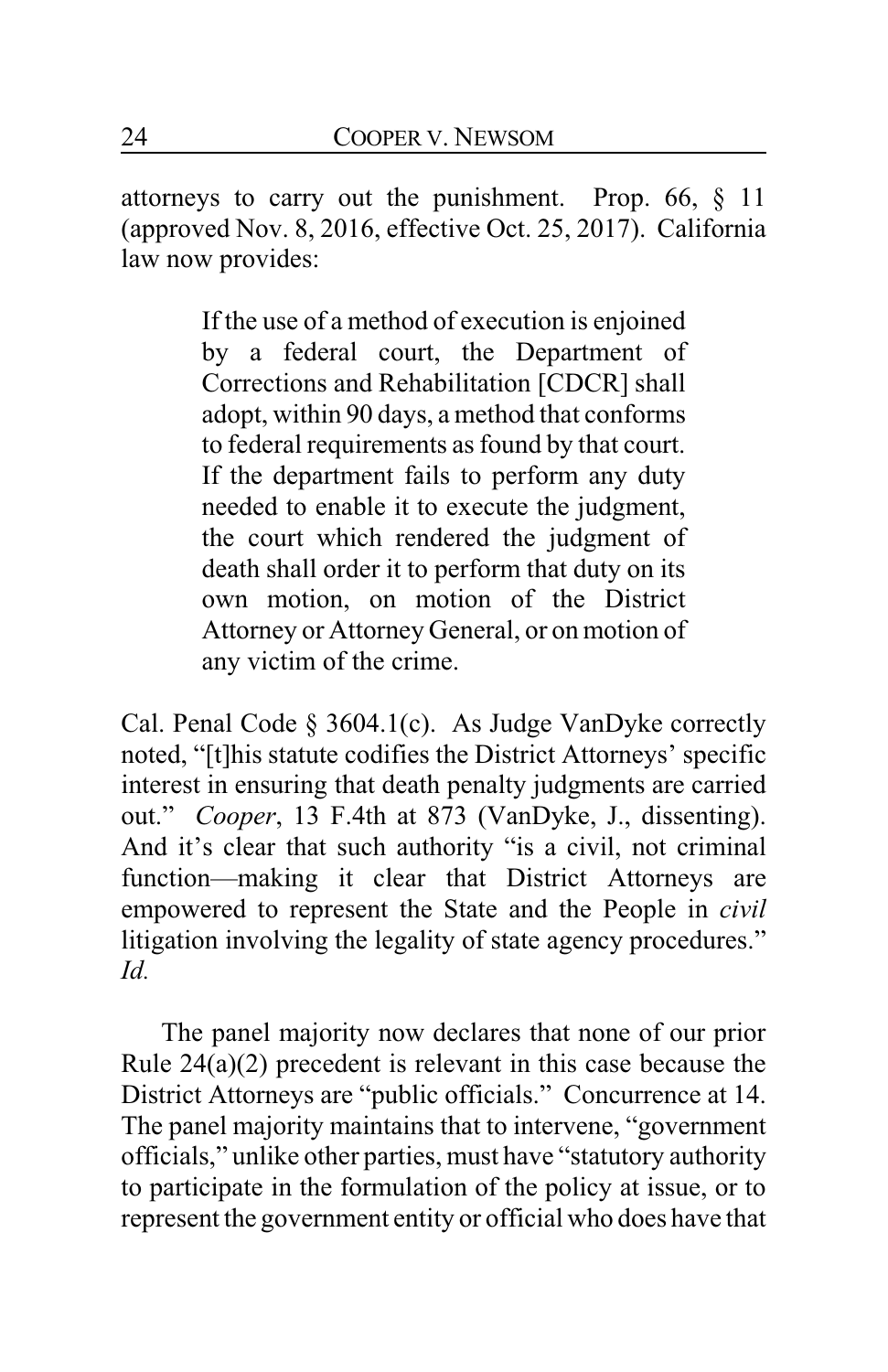authority." *Id.* at 13. The panel majority cites no authority for this proposition. And nothing in our caselaw establishes such different rules for government officials and other parties. The text of Rule 24(a)(2) surely doesn't support a distinction.

The panel majority also contends that because the District Attorneys' "authority to pursue civil litigation is limited by state law," that means "that they do not have an interest sufficient to support intervention under Rule 24(a)(2)." *Id.* at 14. Again, that is incorrect. While California courts have recognized some limits to district attorneys' authority to pursue civil *prosecutions*, no California court has said that district attorneys are prohibited from *defending* the constitutionality of state laws, such as the State's deathpenalty protocol.

The panel majority draws its conclusion from *Safer v. Superior Court of Ventura County*, 15 Cal. 3d 230, 233, 234–36 (1975), a case where a district attorney dropped criminal proceedings and opted to "prosecut[e]" the case through a contempt charge in a "civil case involving private parties in an economic dispute." *Id.* at 234–36. The California Supreme Court held that the "absence of any statute empowering the district attorney to appear *in private litigation such as the instant case*" showed that the district attorney's actions did not serve the public interest. *Id.* at 238–39 (emphasis added). And so *Safer* is not as broad as the panel majority would have it.

In fact, subsequent California cases show that any requirement for statutory authority to enter civil proceedings is not stringently construed and no on-point statutory grant is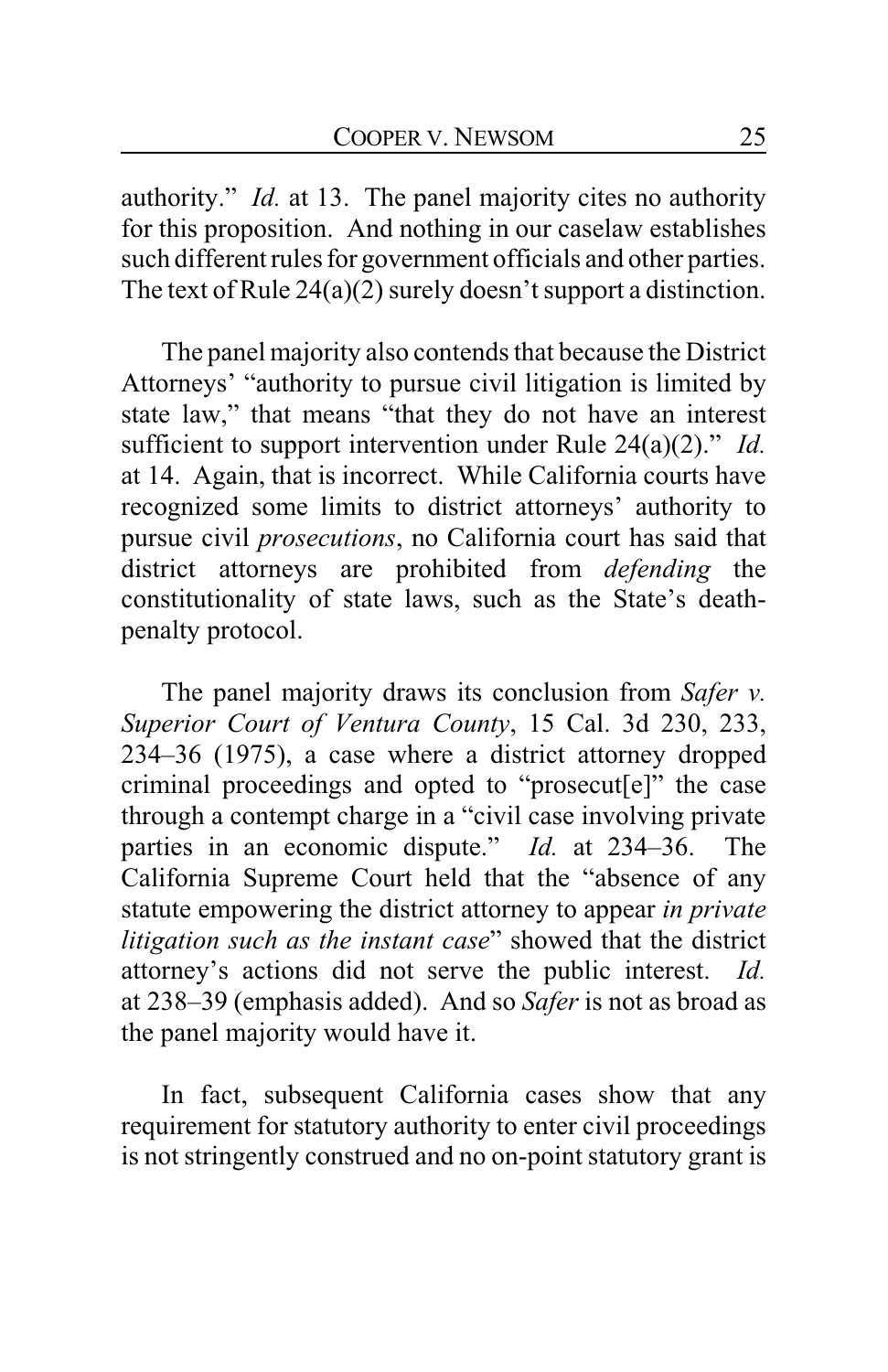necessary. *See, e.g.*, *Abott Lab'ys v. Superior Ct. of Orange Cnty.*, 9 Cal. 5th 642, 654–58 (2020) (allowing district attorneys to seek civil remedies under an unfair competition law even without an express statutory authority to do so); *People v. McKale*, 25 Cal. 3d 626, 633 (1979) (permitting district attorneys to civilly prosecute violations of one statute under a similar statute). And here, as stated above, California law empowers district attorneys to intervene in civil actions to force the State to effectuate its duty to carry out the death penalty. Cal. Penal Code § 3604.1(c). Thus, contrary to the panel majority's contention, California law does not block the District Attorneys from intervening under Rule 24(a)(2).

In short, if an "interest protected by law" may exist simply by "sponsoring" an activity, having an "interest" in the outcome, or by "championing" the subject of the litigation, then the District Attorneys easily exceeded that threshold here.

#### **2.**

The panel majority erred by requiring the District Attorneys to show an on-point statutory grant to intervene in challenges to death penalty protocols. *See Cooper*, 13 F.4th at 866. It concludes that the District Attorneys have no "significant protectable" interest because they "have no authority to choose the method by which California will execute condemned inmates" and no authority "to defend the State against constitutional challenges to execution protocols." *Id.* at 866–68.

But the panel majority "mistakenly focuses on the underlying legal claim instead of the property or transaction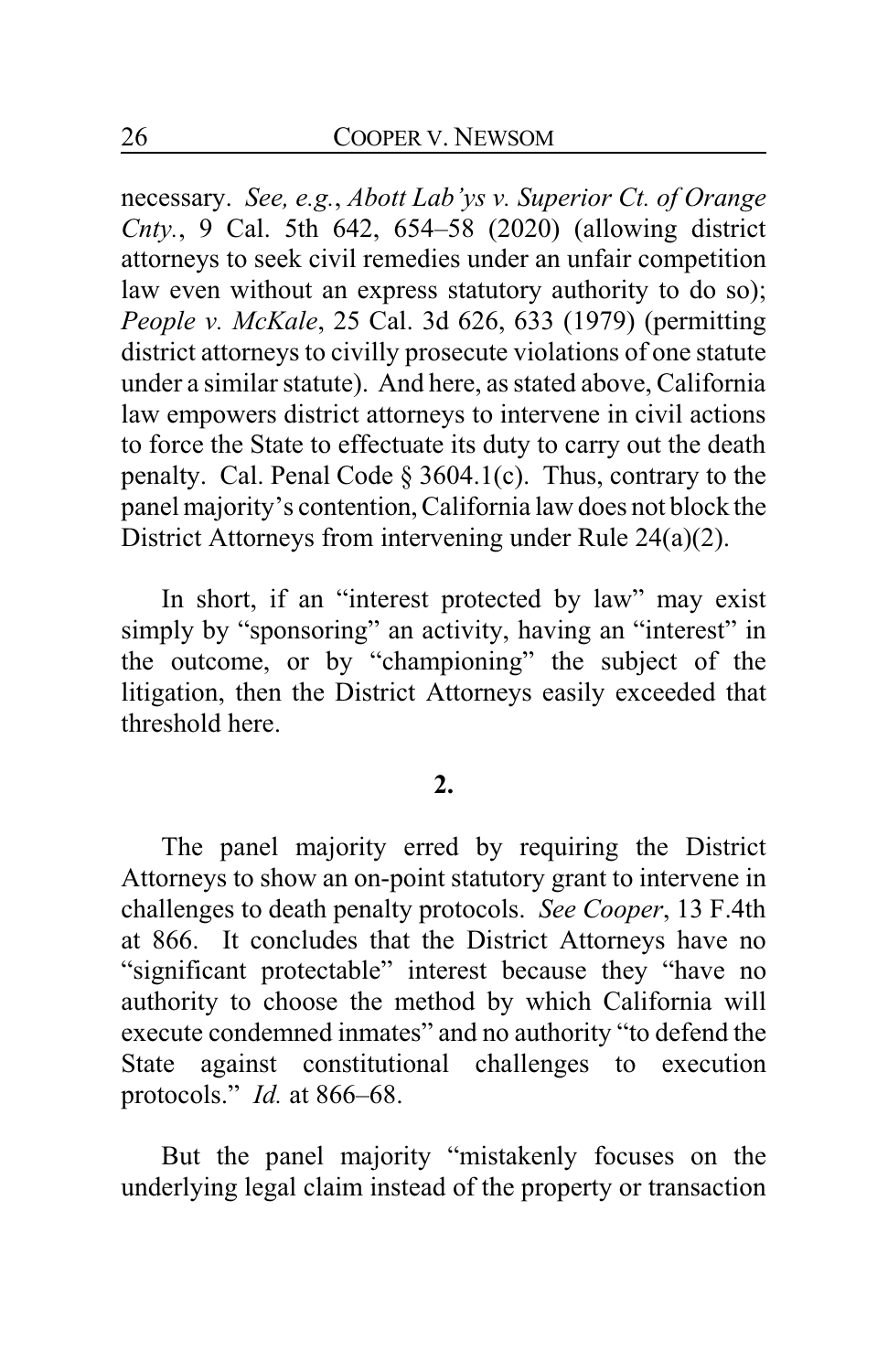that is the subject of the lawsuit." *Wilderness Soc*., 630 F.3d at 1178. We don't myopically focus on "technical distinctions," *Haaland*, — F.4th —, 2022 WL 39845, at \*5 (simplified), nor do we require the type of direct statutory authority described by the majority, *see Kalbers*, — F.4th —, 2021 WL 6123196, at \*9. Rather, we simply evaluate, through a practical and generous lens, whether the proposed intervenor's interest is protected by "some law." *Wilderness Soc.*, 630 F.3d at 1179 (simplified). It thus follows that the cramped view espoused by the panel can neither be squared with precedent nor with our guiding principles favoring intervention.

For example, compare *City of Los Angeles* with this case. There, a police union sought mandatory intervention in an action that the United States brought against the City of Los Angeles and the Los Angeles Police Department over the Department's alleged pattern and practice of depriving citizens of their constitutional rights. 288 F.3d at 396. We held that the police union, which represented the LAPD's "rank and file" officers, had a protectable interest in the merits of the action because the complaint sought injunctive relief and made factual allegations against its member officers, even if no officer had an interest in the precise constitutional claims asserted. *Id.* at 398–99. There, we didn't look to see if the police officers had a statutory right to intervene or the authority to engage in adversarial litigation. We instead focused on the litigation's impact on the officers and their job performance. We should have done the same here. Because as a practical matter, the death-penalty litigation affects the District Attorneys' ability to ensure that death judgments are carried out effectively.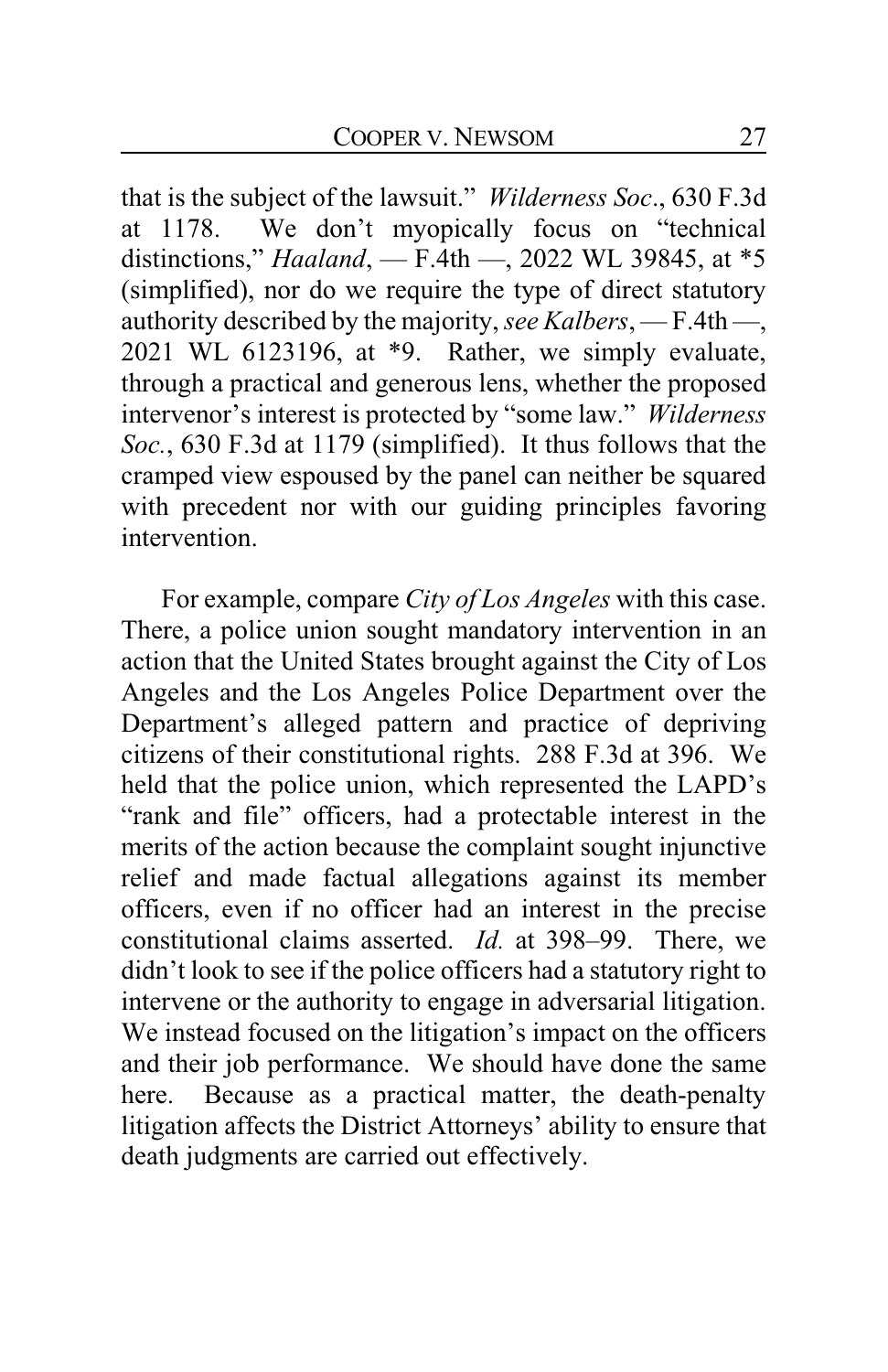#### **B.**

The "significant protectable" interest prong also requires a "relationship" between the proposed intervenors' "legally protected interest and the plaintiff's claims." *Id.* at 398 (simplified). Once again, this requirement is a low hurdle. While the litigation must not be too remote from the protected interest, only some relationship to "the underlying subject matter of the litigation" is required. *Alisal Water Corp.*, 370 F.3d at 920; *see id.* (holding that an interest "several degrees removed" from the litigation will not suffice). The relationship requirement is met "if the resolution of the plaintiff's claims actually will affect the applicant," *City of Los Angeles,* 288 F.3d at 398 (simplified), or if it *may* lead to a practical impairment of interests, *id.* at 401. We've never said that the litigation must be inextricably tied to the interest or that the litigation must infringe on the core of the protected interest. But that's what the panel majority essentially held—again using a more stringent standard than our precedent calls for.

The District Attorneys' interest in ensuring that death judgments are carried out is directly related to the litigation, which seeks to render (and has rendered) the State's execution methods invalid. As the panel even noted, the stays in the litigation have "effectively suspended the death penalty in California and ha[ve] thereby prevented the District Attorneys from successfully moving in the Superior Court to set execution dates." *Cooper*, 13 F.4th at 867.

Yet the panel majority inexplicably held that the District Attorneys' interests didn't relate to the litigation. It did so by holding that the litigation only "incidentally affects" the way District Attorneys may carry out their duties. *Id.* at 867. The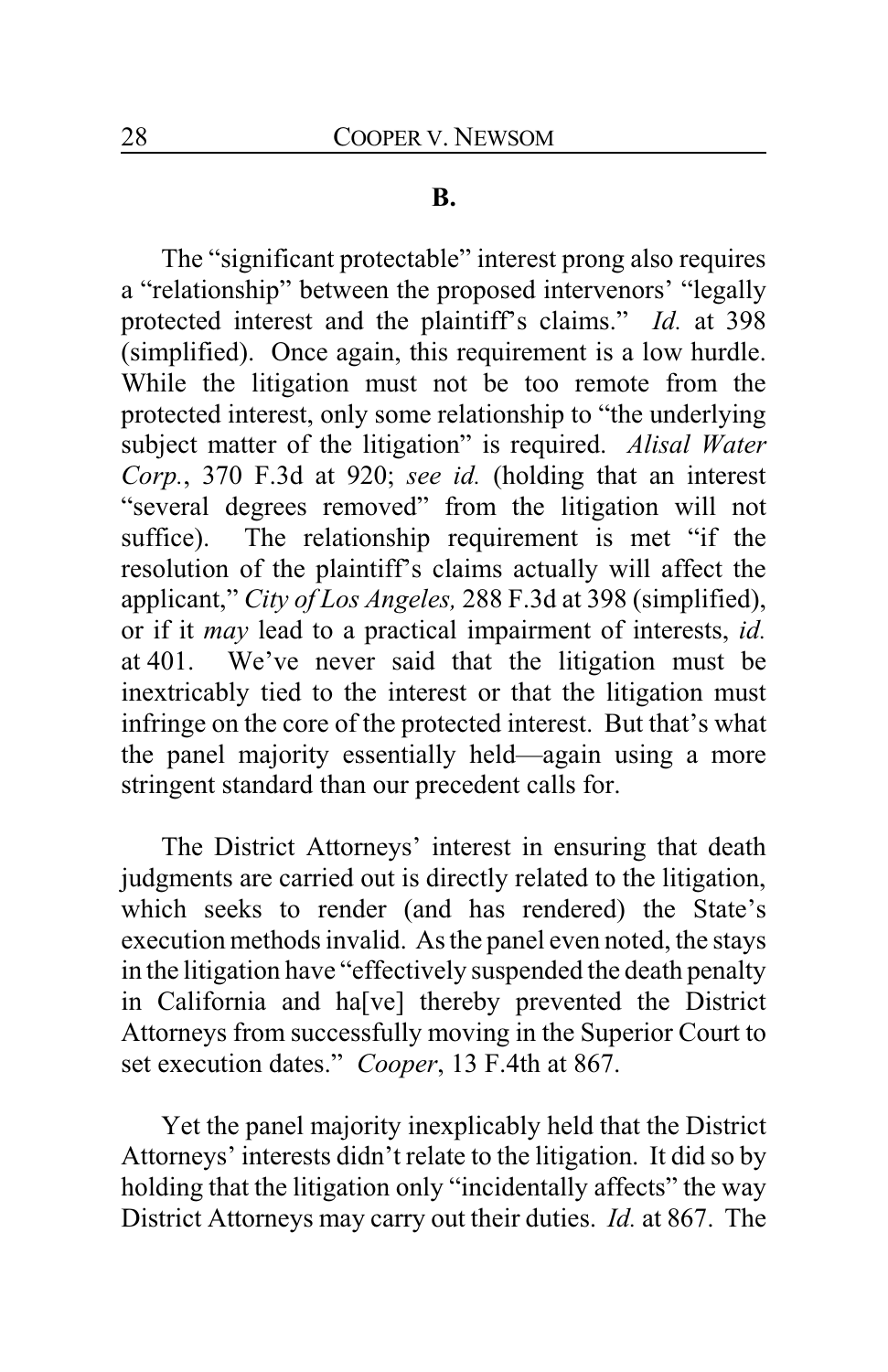panel majority reasoned that the "District Attorneys' general interest in executing condemned inmates" and "their more specific interest in requesting execution dates" is not implicated by the litigation, "which concerns only the method by which the State may perform executions." *Id.*

The panel majority is wrong for two reasons. First, it changed the threshold for relatedness by requiring an effect on the *core* protected interest. According to the panel majority, "incidental[]" effects are not enough. But that's not what our precedent says. Instead, our cases only require that the resolution of the claims may practically impair or "actually . . . affect" the intervenor and her interest. *City of Los Angeles*, 288 F.3d at 398, 401. Second, even if the panel's standard were the law, the District Attorneys more than met it. As we have said, the litigation has led to the "de facto" (and now de jure) "moratorium" on the death penalty. *Cate*, 623 F.3d at 829–30. So the litigation wouldn't merely "incidentally affect[]" the District Attorneys' interest in effecting the death penalty, it would (and did) completely destroy it. As Judge VanDyke observed, it's "a little like saying that a statute only 'incidentally affects' car dealers because all it does is prevent them from selling cars." *Cooper*, 13 F.4th at 873–74 (VanDyke, J., dissenting).

It's clear that the heightened standard created by the panel majority is untethered from our precedent and should have been revisited.

### **II.**

With this case we disregard the will of the people of California and our precedent. We now sow more confusion in our law—impacting not only the administration of the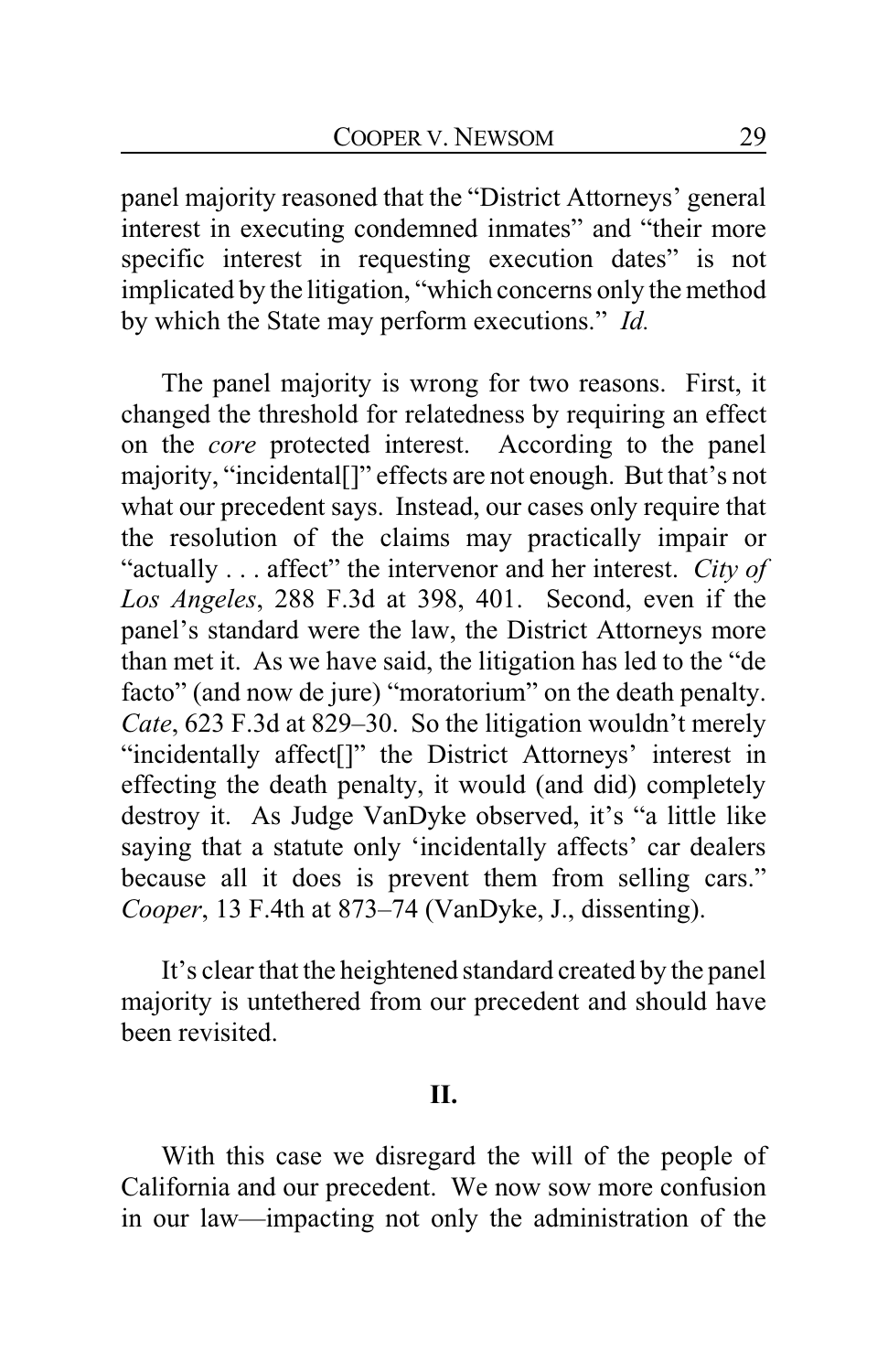death penalty, but also other areas including environmental litigation, voting rights, and civil rights. We should've reheard this case. I respectfully dissent.

CALLAHAN, Circuit Judge, joined by BUMATAY and VANDYKE, Circuit Judges, dissenting from the denial of rehearing en banc:

I fully join Judge Bumatay's dissent from the denial of rehearing en banc. I write separately to further emphasize the profound practical consequences of the panel majority's ruling.

California voters have a lengthy history of supporting the death penalty. The current version of the state's death penalty statute dates back to 1978 when voters passed Proposition 7 with the intent to "expand and strengthen the death penalty." *People v. Solis*, 46 Cal. App. 5th 762, 772–73, 776–77 (2020). Californians subsequently rejected Proposition 34 (in 2012) and Proposition 62 (in 2016), both of which would have repealed the death penalty.**<sup>1</sup>**

In 2016 voters also approved Proposition 66, which reaffirmed the electorate's support for the death penalty and was designed "to facilitate the enforcement of judgments and achieve cost savings in capital cases." *Briggs v. Brown*, 3 Cal. 5th 808, 822 (2017). Proposition 66 also gave district attorneys the right to file a motion to compel the California

**<sup>1</sup>** History of Capital Punishment in California, Cal. Dep't Corr. & Rehab., https://www.cdcr.ca.gov/capital-punishment/history/ (last visited Jan. 16, 2022).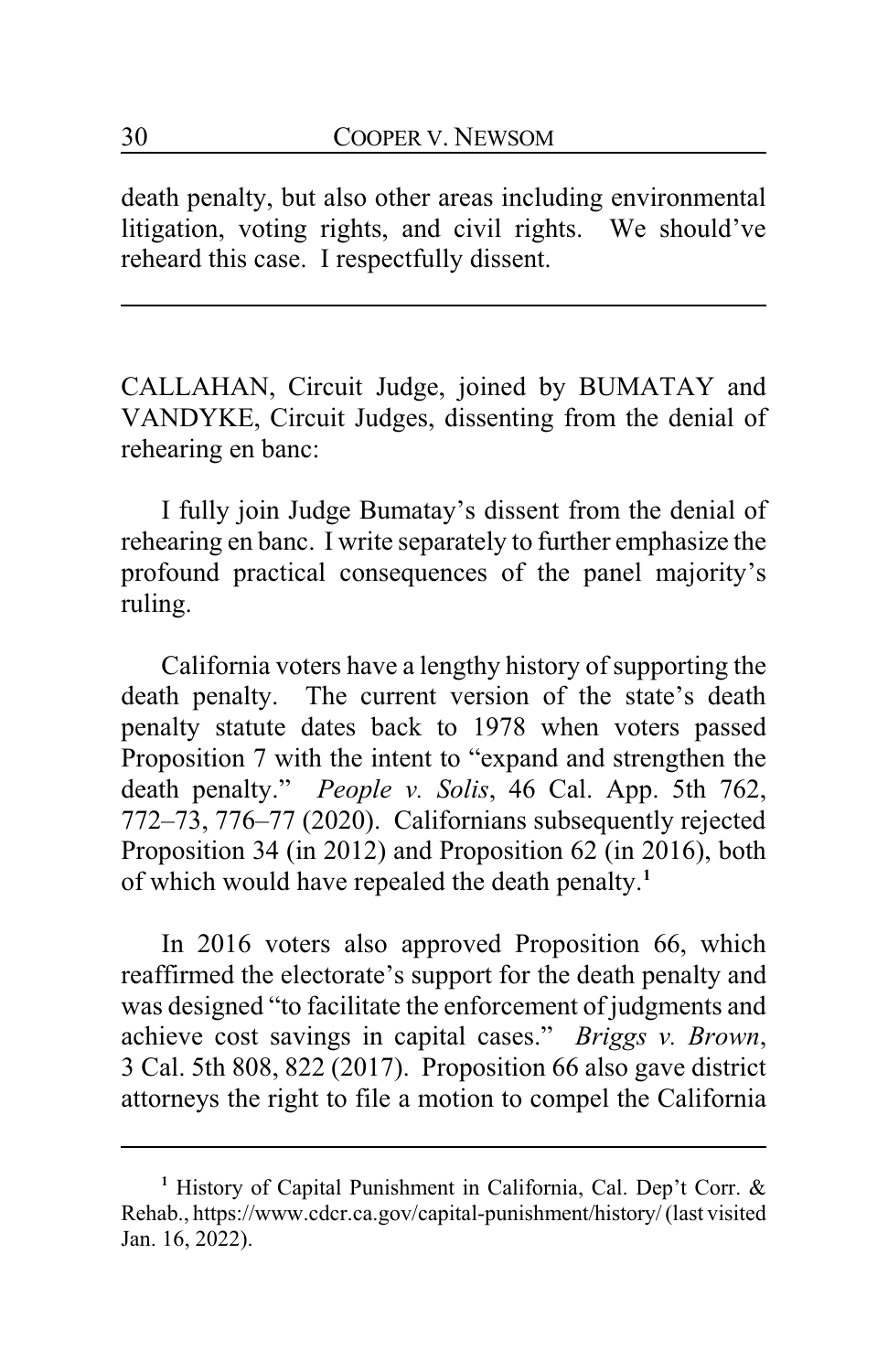Department of Corrections and Rehabilitation ("CDCR") to "perform any duty needed to enable it to execute" judgments of death. Cal. Penal Code § 3604.1(c).

Despite this clear legal mandate from voters, the Governor of California unilaterally repealed California's lethal injection protocol and instituted a moratorium on state executions. The Governor and the Secretary of the CDCR then agreed with the plaintiffs, inmates on California's death row, to voluntarily dismiss this case on terms that will resurrect the inmates' Eighth Amendment challenge to the protocol if the Governor's moratorium is ever withdrawn. *Cooper v. Newsom*, 13 F.4th 857, 863–64 (9th Cir. 2021).

Notably absent from this litigation is any party interested in pursuing the California electorate's clearly stated objectives. Yet the panel majority rejected the district attorneys' attempt to intervene to do just that, ostensibly on the ground that the district attorneys have no legal interest in enforcing the death penalty. This position is directly contradicted by the terms of Proposition 66, which *expressly provides* California district attorneys with the right to seek to compel the CDCR to carry out the death penalty. Cal. Penal Code § 3604.1(c); *Cooper*, 13 F.4th at 872–74 (VanDyke, J., dissenting).

The district attorneys also have a strong interest in providing justice to the families of the plaintiffs' victims. Proposition 66 included "a series of findings and declarations to the effect that California's death penalty system is inefficient, wasteful, and subject to protracted delay, *denying murder victims and their families justice and due process*." *Briggs*, 3 Cal. 5th at 823 (emphasis added).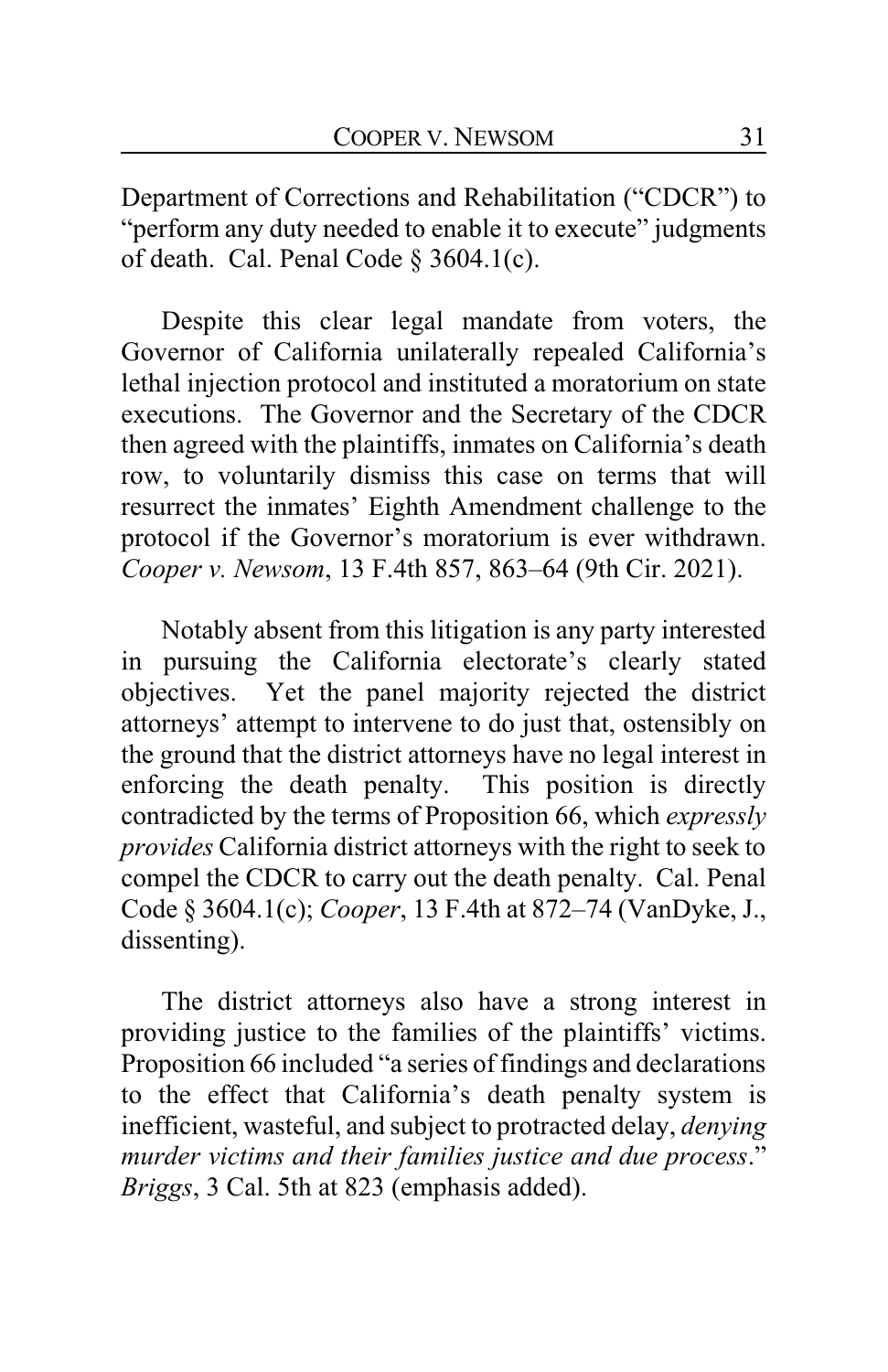The case of Michael Morales, the original plaintiff in this action, provides a prime example of the concerns that animated California voters. Morales's victim, seventeenyear-old Terri Winchell, disappeared on January 8, 1981, after leaving her house to pick up some food. *Morales v. Woodford*, 388 F.3d 1159, 1163 (9th Cir. 2004). A few days later,

> Terri was found naked except for a shirt and bra, which were pulled up over her breasts. She had suffered six blows to the side of her head and seventeen blows to the back of her head. The base of her skull had been shattered. Her skull, cheek bones, and jaw were fractured. She had been stabbed four times in the chest. Her face and body were severely bruised and much of the skin of her front side was torn up. She had multiple wounds on her hands and forearms, typical of a person defending herself.

*Id.* Morales was convicted of Terri's rape and murder and sentenced to death in June 1983. *People v. Morales*, 48 Cal. 3d 527, 540 (1989). After more than two decades of additional state and federal court litigation, we denied his petition for habeas relief in 2004. *Morales v. Woodford*, 388 F.3d at 1166–67, 1180.

Morales was finally scheduled to be executed in February 2006, more than 25 years after Terri's murder. *Morales v. Hickman*, 438 F.3d 926, 927 (9th Cir. 2006). But Morales then brought this case challenging California's lethal injection protocols, kicking off more than a decade of additional state and federal court litigation. *Cooper*, 13 F.4th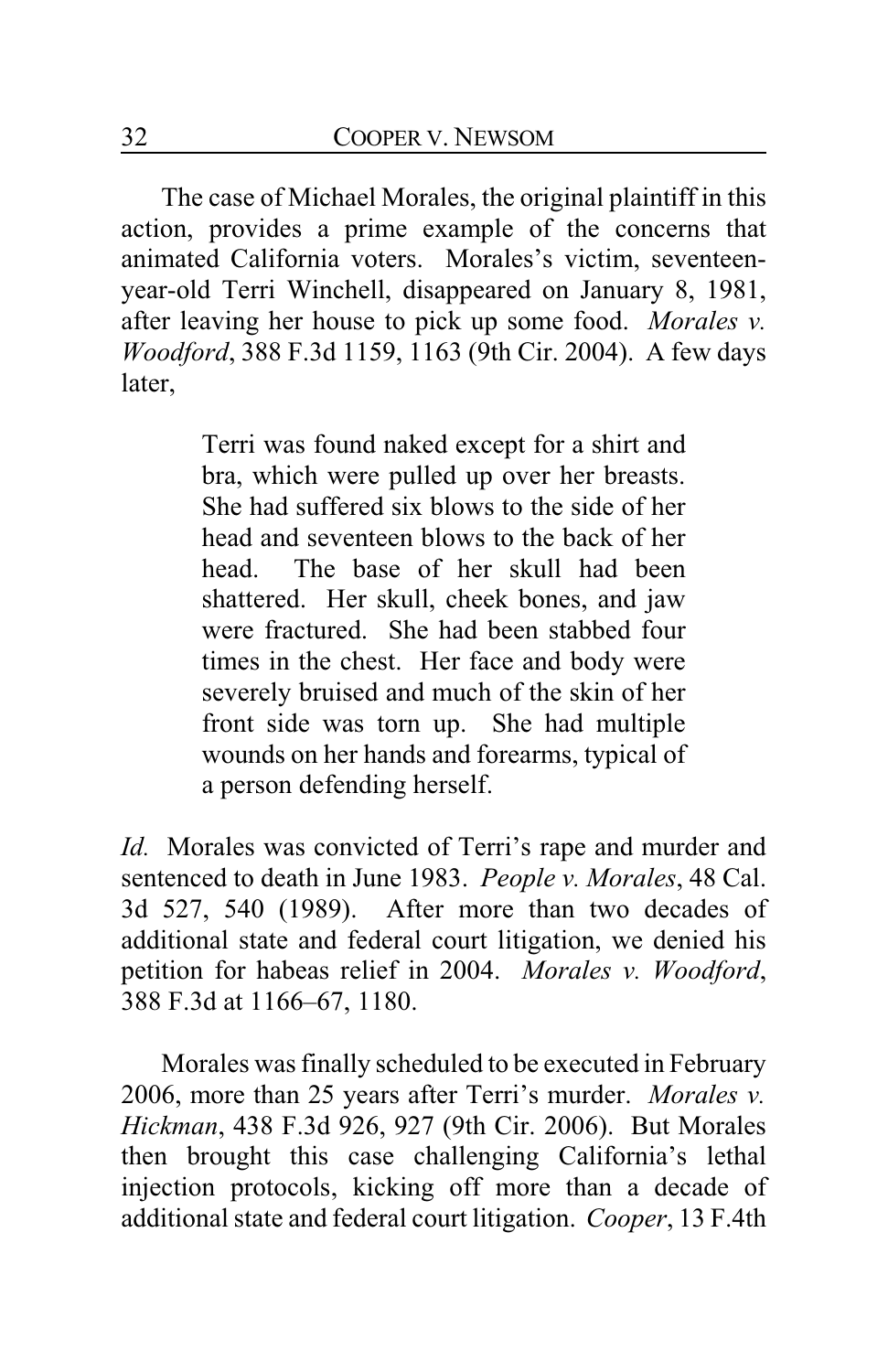at 861–62. California's administrative proceedings instituted in response to the litigation were so lengthy and complicated that the CDCR has an entire page on its website devoted to recounting this history.**<sup>2</sup>** Meanwhile, Terri's family—and the families of other victims—have repeatedly and unsuccessfully sought to enforce the judgments against Morales and other death row inmates.**<sup>3</sup>** It has now been more than 40 years since Morales raped and murdered Terri, and despite his death sentence Morales has outlived both Terri's brother and mother.**<sup>4</sup>**

This is not the first time the litigation strategies of California's governor and attorney general have effectively left district attorneys and victims' families without representation. For example, recently we were confronted with a case where the California attorney general had successfully defended a 1991 murder conviction for decades, even obtaining a favorable result before a three-judge panel of this court. *Ellis v. Harrison*, 891 F.3d 1160, 1162 (9th Cir. 2018). After the inmate petitioned for rehearing en banc, the attorney general changed positions and asked us to grant habeas relief, which we agreed to do in light of the State's

**3** *Id.*; *see also In re Alexander*, 859 F. App'x 32, 34 (9th Cir. 2021).

**<sup>2</sup>** Timeline of Lethal Injection Protocol Regulations, Cal. Dep't Corr. & Rehab., https://www.cdcr.ca.gov/capital-punishment/lethal-injectiontimeline/ (last visited Jan. 16, 2022).

**<sup>4</sup>** Obituary of Barbara Christian, Legacy.com, https://www.legacy.com/us/obituaries/recordnet/name/barbara-christianobituary?id=10361068 (last visited Jan. 16, 2022); Obituary of Greg McCormack Winchell, Legacy.com, https://www.legacy.com/us/obitua ries/recordnet/name/greg-winchell-obituary?id=22890207 (last visited Jan. 16, 2022).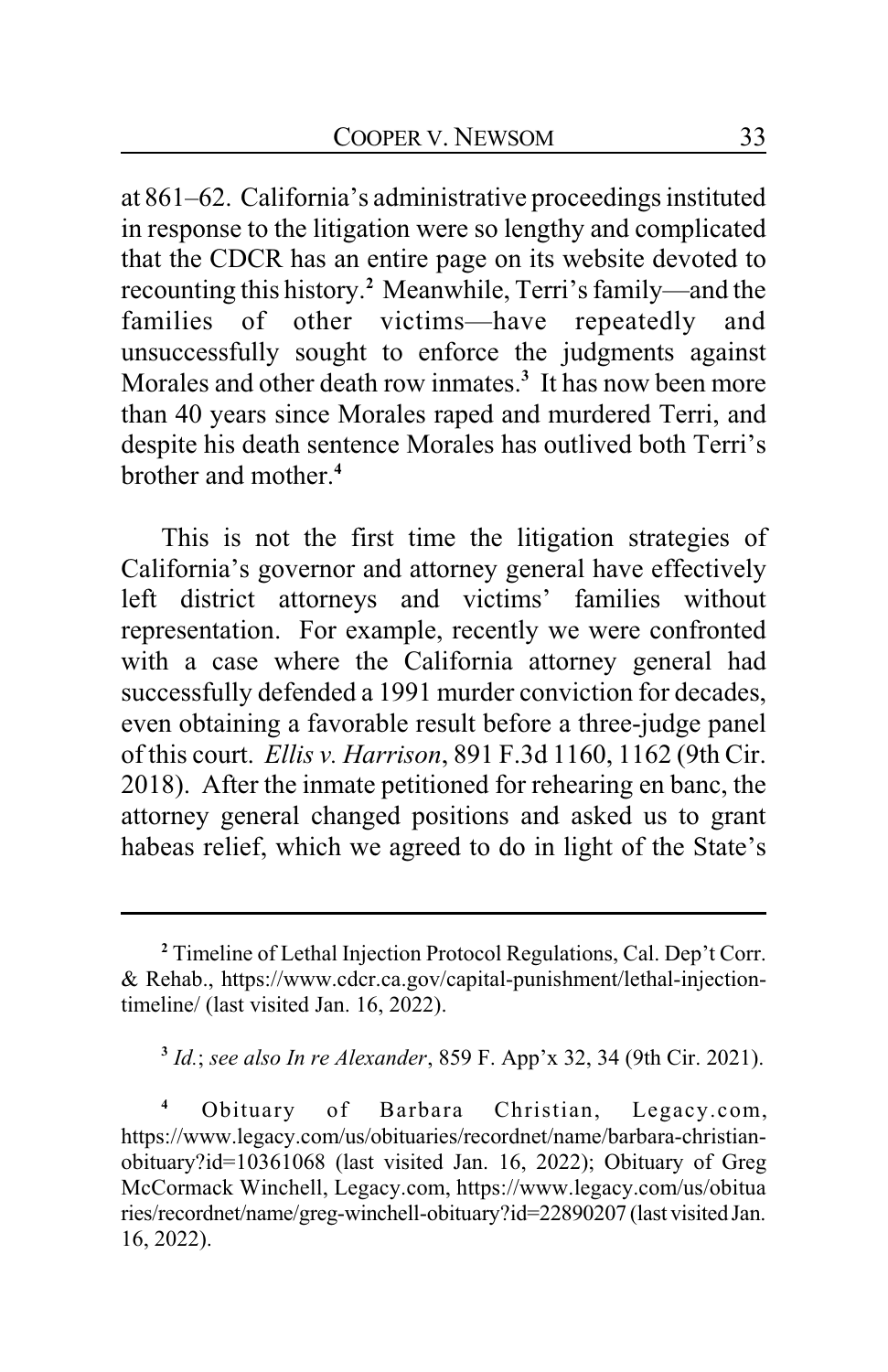concession. *Ellis v. Harrison*, 947 F.3d 555, 556 (9th Cir. 2020) (en banc). But before we considered the question, we appointed an amicus curiae to defend the judgment and represent the interests of not only the district attorney that had obtained the conviction, but also "the victims and the community that the prosecutor is charged to represent." *Ellis*, 947 F.3d at 569 (Callahan, J., dissenting). Here, the panel majority's decision ensures that there is no party with a seat at the table in this litigation to defend these interests in this case. Federal Rule of Civil Procedure 24(a)(2) should not be read in a way that ignores these interests and prevents not only this court, but the Supreme Court from considering the underlying merits of the arguments of those that wish to defend California's criminal convictions and the imposition of capital punishment.

Since 2006, California has not executed an inmate on death row. Despite the California voters' efforts to change that situation, the panel majority's refusal to allow district attorneys to play their important statutory role in enforcing the death penalty means that the specter of this federal court litigation will continue to subvert the voters' will and deny justice to victims' families even if the moratorium is at some point withdrawn. The people of California gave their district attorneys the express authority to facilitate the enforcement of the death penalty. The panel majority's decision allows the parties in this case to circumvent those rights by ensuring that no one interested in defending them is permitted to do so, effectively silencing the voices of victims, their families, and California's voters. I dissent from the decision not to rehear this case en banc.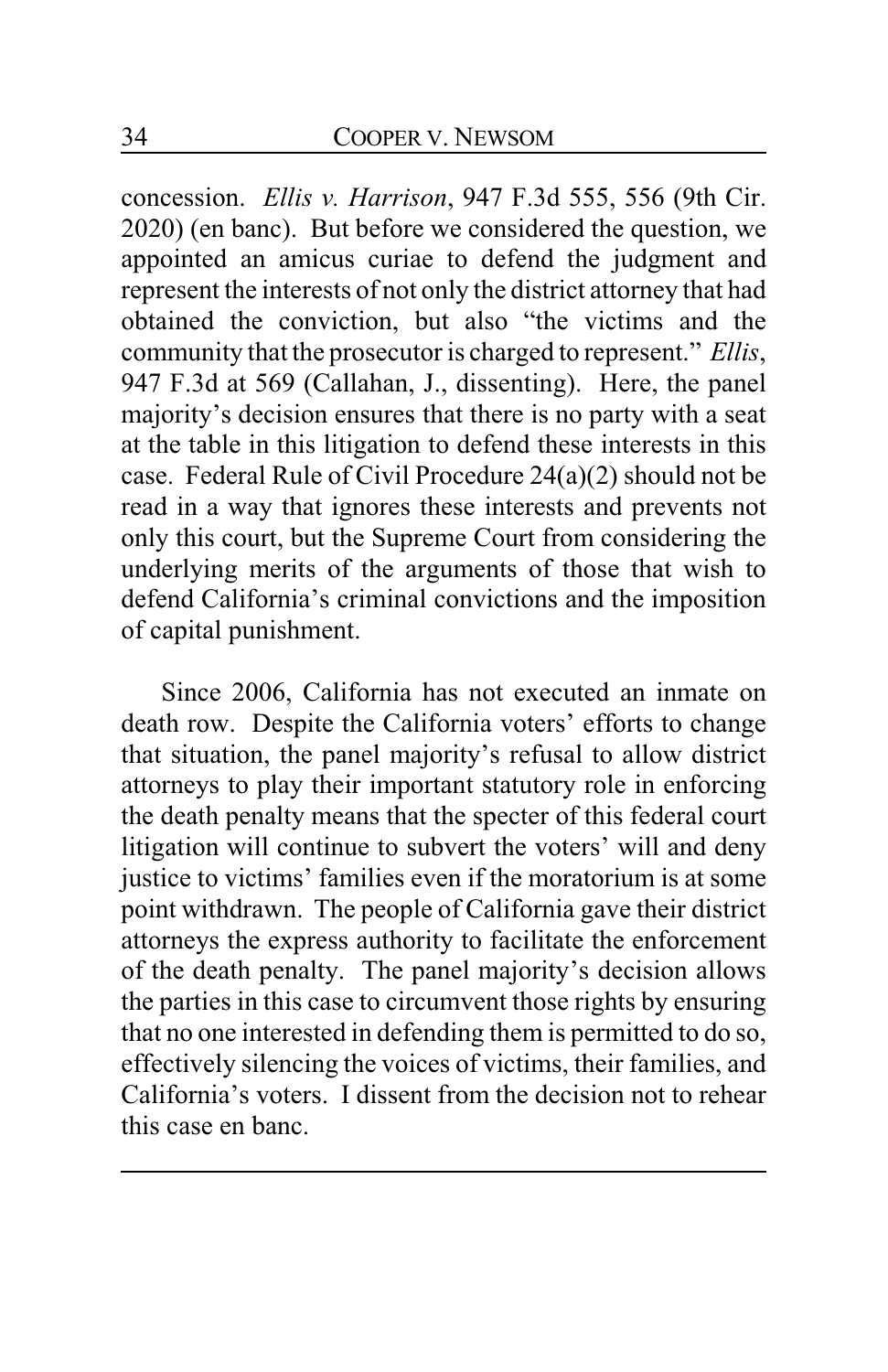VANDYKE, Circuit Judge, with whom CALLAHAN, IKUTA, and BUMATAY, Circuit Judges, join, dissenting from the denial of rehearing en banc:

I agree with Judge Bumatay and Judge Callahan's excellent dissents, and join both in full. I write separately to brieflymake one supplemental observation about our circuit's inconsistent application of Rule 24. As Judge Bumatay describes, when surveying our circuit's cases analyzing whether a party has a "significantly protectable" interest to warrant intervention, it is hard not to come away with the impression that the level of "interest" we have required of potential intervenors has varied significantly. It is understandable that such differential treatment could lead the public to wonder whether the variance is a result of something other than rote application of the intervention standard itself. Correct or not, that perception is unfortunate and reflects badly on our court and the appearance of impartiality. We need a standard that will result in setting a more consistent threshold for intervention.

One candidate to offer more stability to our Rule 24 analysis is looking to the related doctrine of standing. The Supreme Court has already indicated that parties seeking to intervene must meet the traditional standing requirements. *See Hollingsworth v. Perry*, 570 U.S. 693, 705 (2013) ("That means that standing must be met by persons seeking appellate review, just as it must be met by persons appearing in courts of first instance." (internal quotation marks omitted)); *Arizonans for Official English v. Arizona*, 520 U.S. 43, 65 (1997) ("An intervenor cannot step into the shoes of the original party unless the intervenor independently fulfills the requirements of Article III." (internal quotation marks omitted)). Standing is a "irreducible constitutional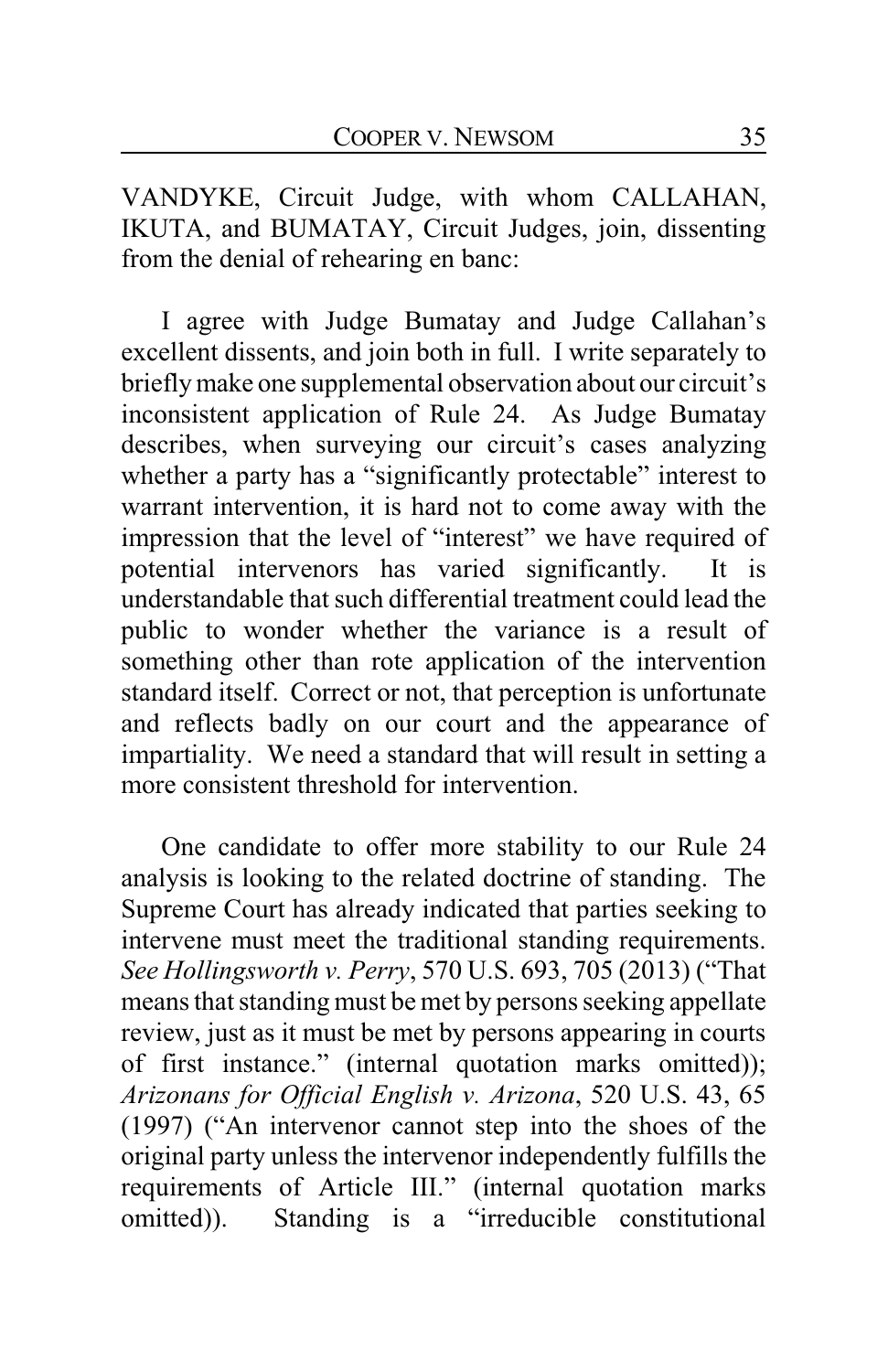minimum," *Lujan v. Defenders of Wildlife*, 504 U.S. 555, 560 (1992), that applies with equal force to parties seeking to intervene. Linking Rule 24's "interest" inquiry to the wellestablished standard for standing might go a long way towards smoothing out our inconsistent intervention requirements.

As Judge Bumatay limns in his dissent, our circuit has in the past allowed intervention for parties whose Article III standing was suspect at best. So it may be that some of our past Rule 24 cases have set the intervention bar *too low*. This past watering-down of the intervention requirements by our court only makes the panel's ruling here less defensible, however, given that the District Attorneys clearly had standing to participate in this case. As I explained in my dissent from the original panel decision, "particularly in this case where only the District Attorneys are attempting to effectuate the intent of the People of California as enshrined in Proposition 66, 'any time a State is enjoined by a court from effectuating statutes enacted by representatives of its people, it suffers a form of *irreparable injury*.'" *Cooper v. Newsom*, 13 F.4th 857, 874 (9th Cir. 2021) (VanDyke, J., dissenting) (emphasis added) (alterations and citation omitted) (quoting *Maryland v. King*, 567 U.S. 1301, 1303 (2012) (Roberts, C.J., in chambers)).

Our erratic application of Rule 24 needs correction, and if our circuit had taken this case en banc it could have done so by tying Rule 24's "interest" inquiry to our wellestablished standing doctrine. But until something like that is done—either by our court or the Supreme Court—future parties and panels will be forced to address these issues against the backdrop of our inconsistent precedents, and the